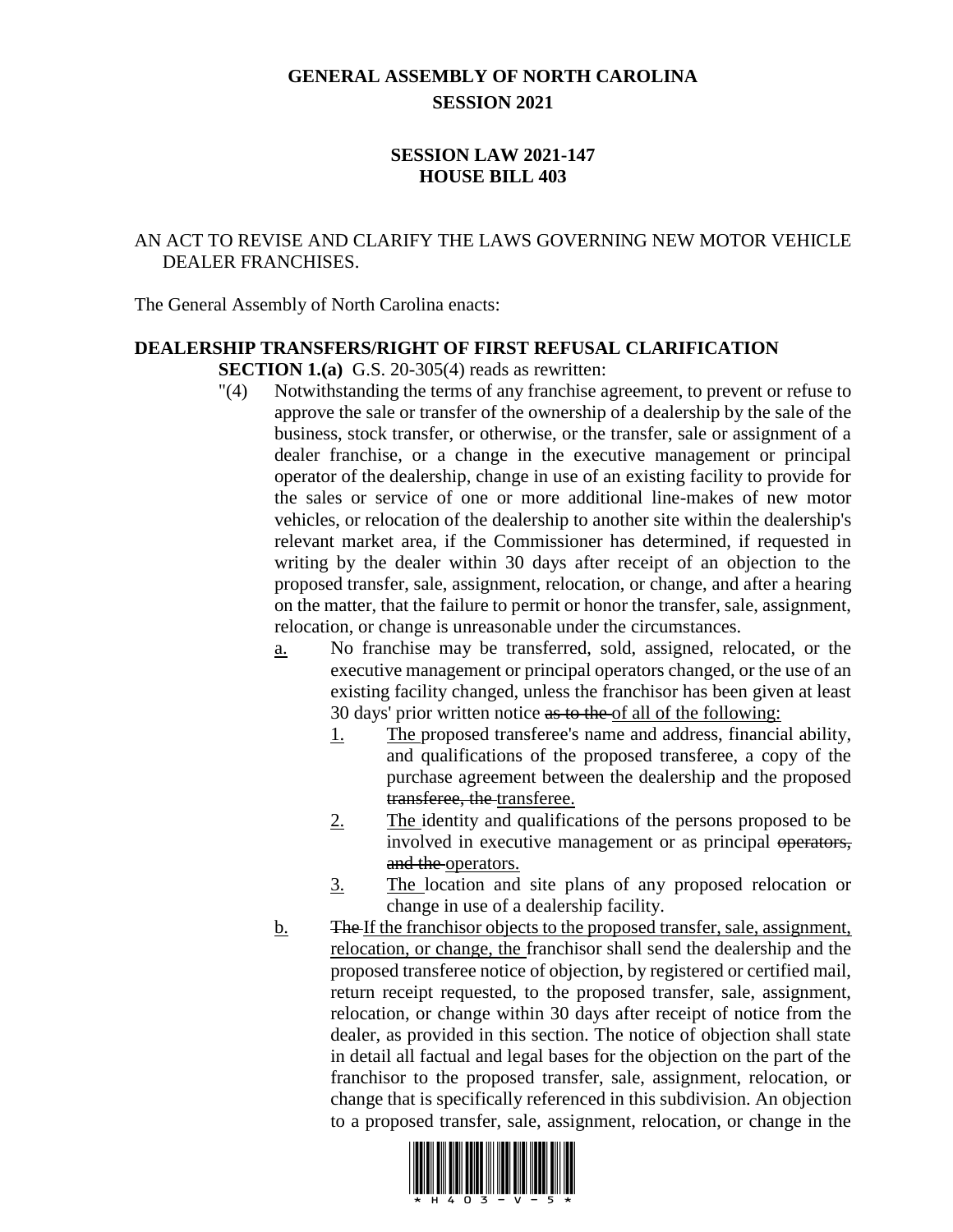executive management or principal operator of the dealership or change in the use of the facility may only be premised upon the factual and legal bases specifically referenced in this subdivision or G.S. 20-305(11), as it relates to change in the use of a facility. A manufacturer's notice of objection which is based upon factual or legal issues that are not specifically referenced in this subdivision or G.S. 20-305(11) with respect to a change in the use of an existing facility as being issues upon which the Commissioner shall base his determination shall not be effective to preserve the franchisor's right to object to the proposed transfer sale, assignment, relocation, or change, provided the dealership or proposed transferee has submitted written notice, as required above, as to the proposed transferee's name and address, financial ability, and qualifications of the proposed transferee, a copy of the purchase agreement between the dealership and the proposed transferee, the identity and qualifications of the persons proposed to be involved in the executive management or as principal operators, and the location and site plans of any proposed relocation or change in the use of an existing facility.

- c. Failure by the franchisor to send notice of objection within 30 days shall constitute waiver by the franchisor of any right to object to the proposed transfer, sale, assignment, relocation, or change. If the franchisor requires additional information to complete its review, the franchisor shall notify the dealership within 15 days after receipt of the proposed transferee's name and address, financial ability, and qualifications, a copy of the purchase agreement between the dealership and the proposed transferee, the identity and qualifications of the persons proposed to be involved in executive management or as principal operators, and the location and site plans of any proposed relocation or change in use of the dealership facility. notice to franchisor under sub-subdivision a. of this subdivision. If the franchisor fails to request additional information from the dealer or proposed transferee within 15 days of receipt of this initial information, the 30-day time period within which the franchisor may provide notice of objection shall be deemed to run from the initial receipt date. Otherwise, the 30-day time period within which the franchisor may provide notice of objection shall run from the date the franchisor has received the supplemental information requested from the dealer or proposed transferee; provided, however, that failure by the franchisor to send notice of objection within 60 days of the franchisor's receipt of the initial information from the dealer shall constitute waiver by the franchisor of any right to object to the proposed transfer, sale, assignment, relocation, or change.
- d. With respect to a proposed transfer of ownership, sale, or assignment, the sole issue for determination by the Commissioner and the sole issue upon which the Commissioner shall hear or consider evidence is whether, by reason of lack of good moral character, lack of general business experience, or lack of financial ability, the proposed transferee is unfit to own the dealership. For purposes of this subdivision, the refusal by the manufacturer to accept a proposed transferee who is of good moral character and who otherwise meets the written, reasonable, and uniformly applied business experience and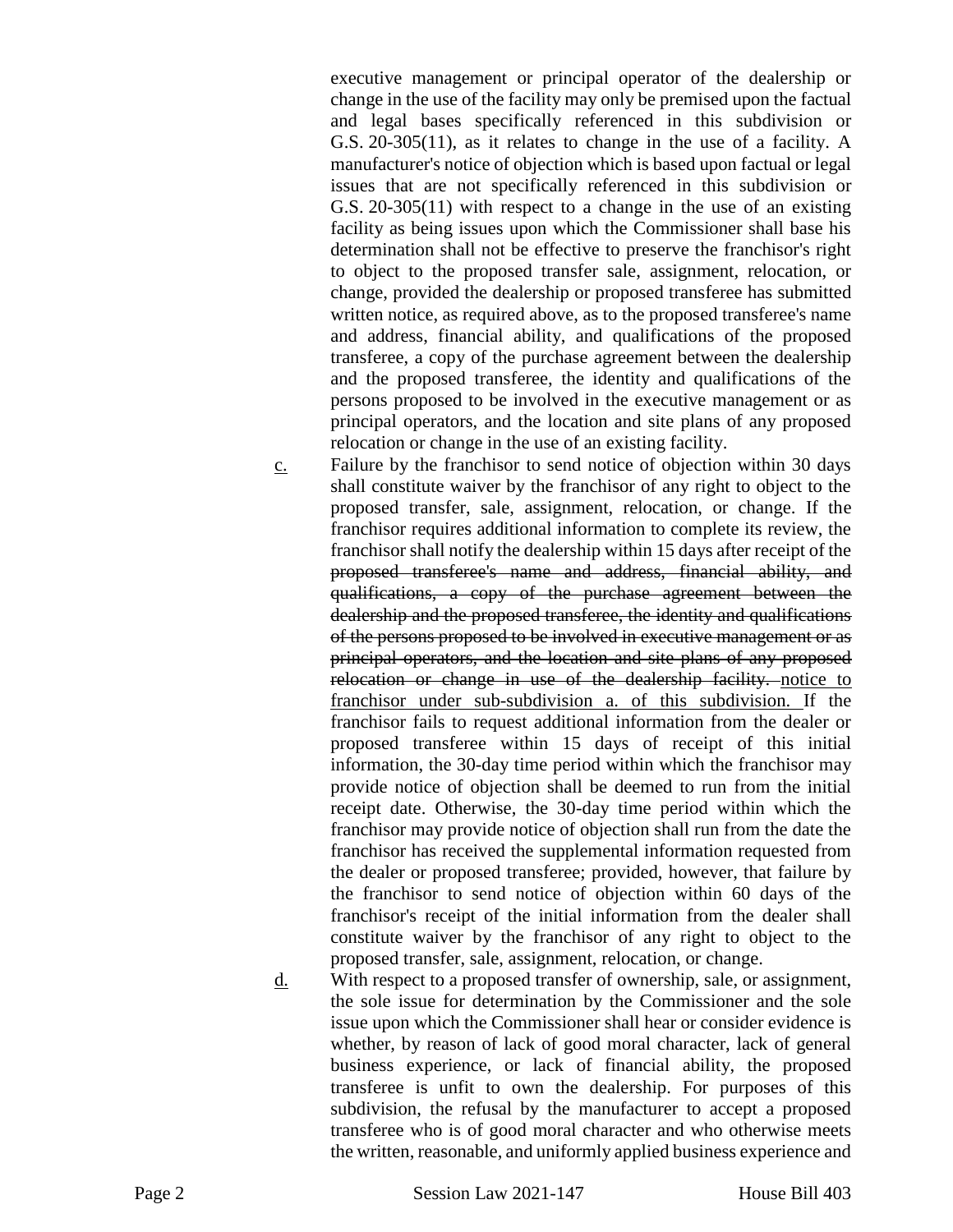financial requirements, if any, required by the manufacturer of owners of its franchised automobile dealerships is presumed to demonstrate the manufacturer's failure to prove that the proposed transferee is unfit to own the dealership.

- e. With respect to a proposed change in the executive management or principal operator of the dealership, the sole issue for determination by the Commissioner and the sole issue on which the Commissioner shall hear or consider evidence shall be whether, by reason of lack of training, lack of prior experience, poor past performance, or poor character, the proposed candidate for a position within the executive management or as principal operator of the dealership is unfit for the position. For purposes of this subdivision, the refusal by the manufacturer to accept a proposed candidate for executive management or as principal operator who is of good moral character and who otherwise meets the written, reasonable, and uniformly applied standards or qualifications, if any, of the manufacturer relating to the business experience and prior performance of executive management required by the manufacturers of its dealers is presumed to demonstrate the manufacturer's failure to prove the proposed candidate for executive management or as principal operator is unfit to serve the capacity.
- f. With respect to a proposed change in use of a dealership facility to provide for the sales or service of one or more additional line-makes of new motor vehicles, the sole issue for determination by the Commissioner is whether the new motor vehicle dealer has a reasonable line of credit for each make or line of motor vehicle and remains in compliance with any reasonable capital standards and facilities requirements of the manufacturer or distributor. The reasonable facilities requirements of the manufacturer or distributor shall not include any requirement that a new motor vehicle dealer establish or maintain exclusive facilities, personnel, or display space.
- g. With respect to a proposed relocation or other proposed change, the issue for determination by the Commissioner is whether the proposed relocation or other change is unreasonable under the circumstances. For purposes of this subdivision, the refusal by the manufacturer to agree to a proposed relocation which meets the written, reasonable, and uniformly applied standards or criteria, if any, of the manufacturer relating to dealer relocations is presumed to demonstrate that the manufacturer's failure to prove the proposed relocation is unreasonable under the circumstances.
- h. The manufacturer shall have the burden of proof before the Commissioner under this subdivision.
- $i.$  It is unlawful for a manufacturer to, in any way, condition its do any of the following:
	- 1. Condition its approval of a proposed transfer, sale, assignment, change in the dealer's executive management, principal operator, or appointment of a designated successor, on the existing or proposed dealer's willingness to construct a new facility, renovate the existing facility, acquire or refrain from acquiring one or more line-makes of vehicles, separate or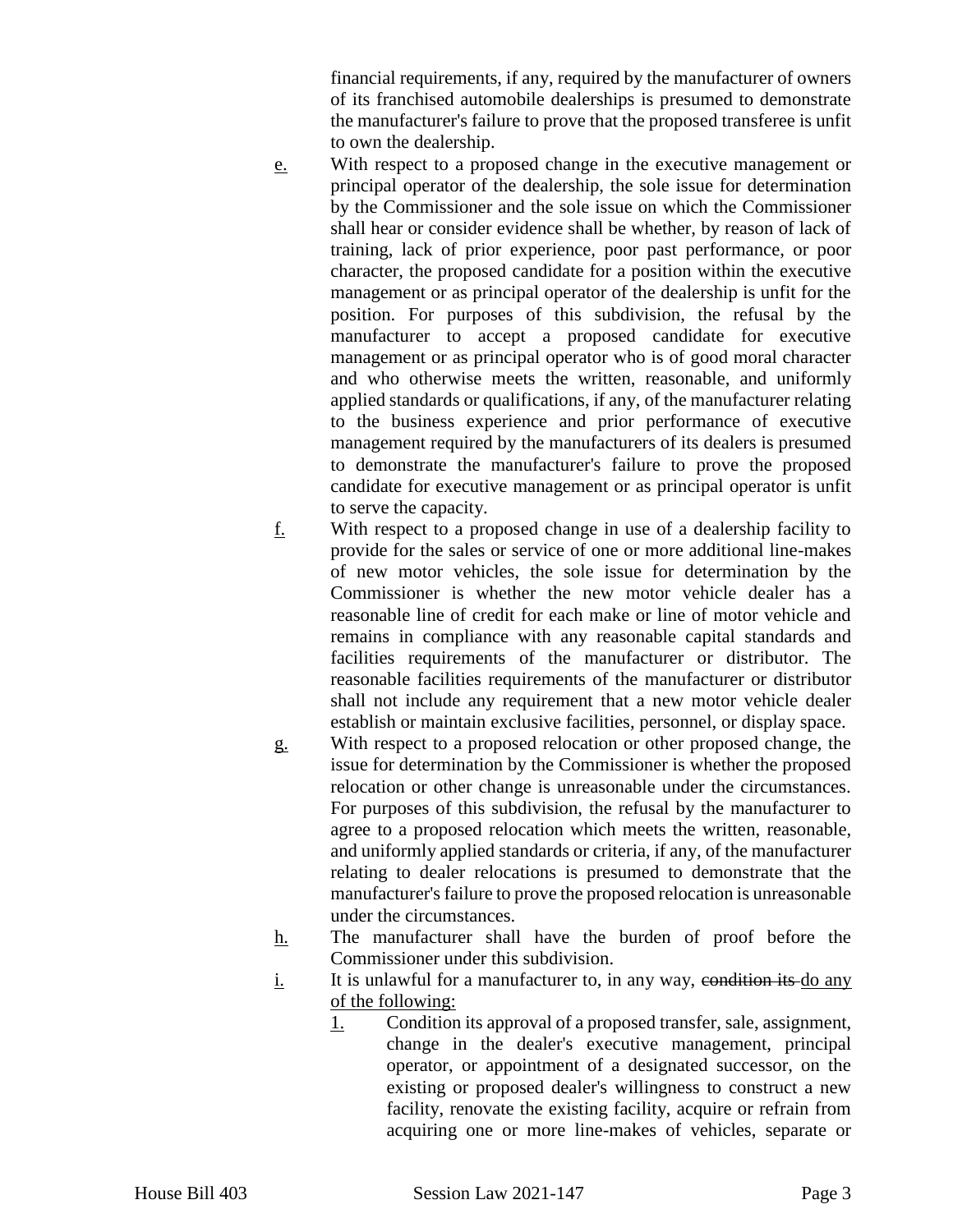divest one or more line -makes of vehicle, or establish or maintain exclusive facilities, personnel, or display space.

- 2. It is unlawful for a manufacturer to, in any way, condition Condition its approval of a proposed relocation on the existing or proposed dealer's willingness to acquire or refrain from acquiring one or more line -makes of vehicles, separate or divest one or more line -makes of vehicle, or establish or maintain exclusive facilities, personnel, or display space. The opinion or determination of a franchisor that the continued existence of one of its franchised dealers situated in this State is not viable, or that the dealer holds or fails to hold licensing rights for the sale of other line -makes of vehicles in a manner consistent with the franchisor's existing or future distribution or marketing plans, shall not constitute a lawful basis for the franchisor to fail or refuse to approve a dealer's proposed change in use of a dealership facility or relocation: provided, however, that nothing contained in this subdivision shall be deemed to prevent or prohibit a franchisor from failing to approve a dealer's proposed relocation on grounds that the specific site or facility proposed by the dealer is otherwise unreasonable under the circumstances. Approval of a relocation pursuant to this subdivision shall not in itself constitute the franchisor's representation or assurance of the dealer's viability at that location.
- 3. Condition, directly or indirectly, the approval of the sale or transfer of the ownership of a dealership by the sale of the business, stock transfer, or otherwise, or the transfer, sale, succession, or assignment of a dealer's franchise, or a change in the executive management or principal operator of the dealership upon the existing or proposed dealer's willingness to renovate, construct , or relocate the dealership facility, or to enroll in a facility program; provided, however, that this provision shall not apply to or affect the validity of an ownership transfer or change in executive management or principal operator of the dealership that occurred prior to July 1, 2021 .This sub -sub -subdivision shall not be construed to annul or impair an existing agreement regarding the renovation, construction, or relocation of a dealership facility that existed prior to the transfer, sale, succession, assignment of the dealer's franchise, change in executive management or change in principal operator. This sub -sub -subdivision does not prevent a manufacturer or distributor from requiring changes to a facility that are necessary in order to sell or service a motor vehicle.
- 
- 4. Condition, directly or indirectly, the approval of the sale or transfer of the ownership of a dealership by the sale of the business, stock transfer, or otherwise, or the transfer, sale, succession, or assignment of a dealer's franchise, or a change in the executive management or principal operator of the dealership, or a dealer's proposed relocation of the dealership facility, or a dealer's satisfaction of the terms of any incentive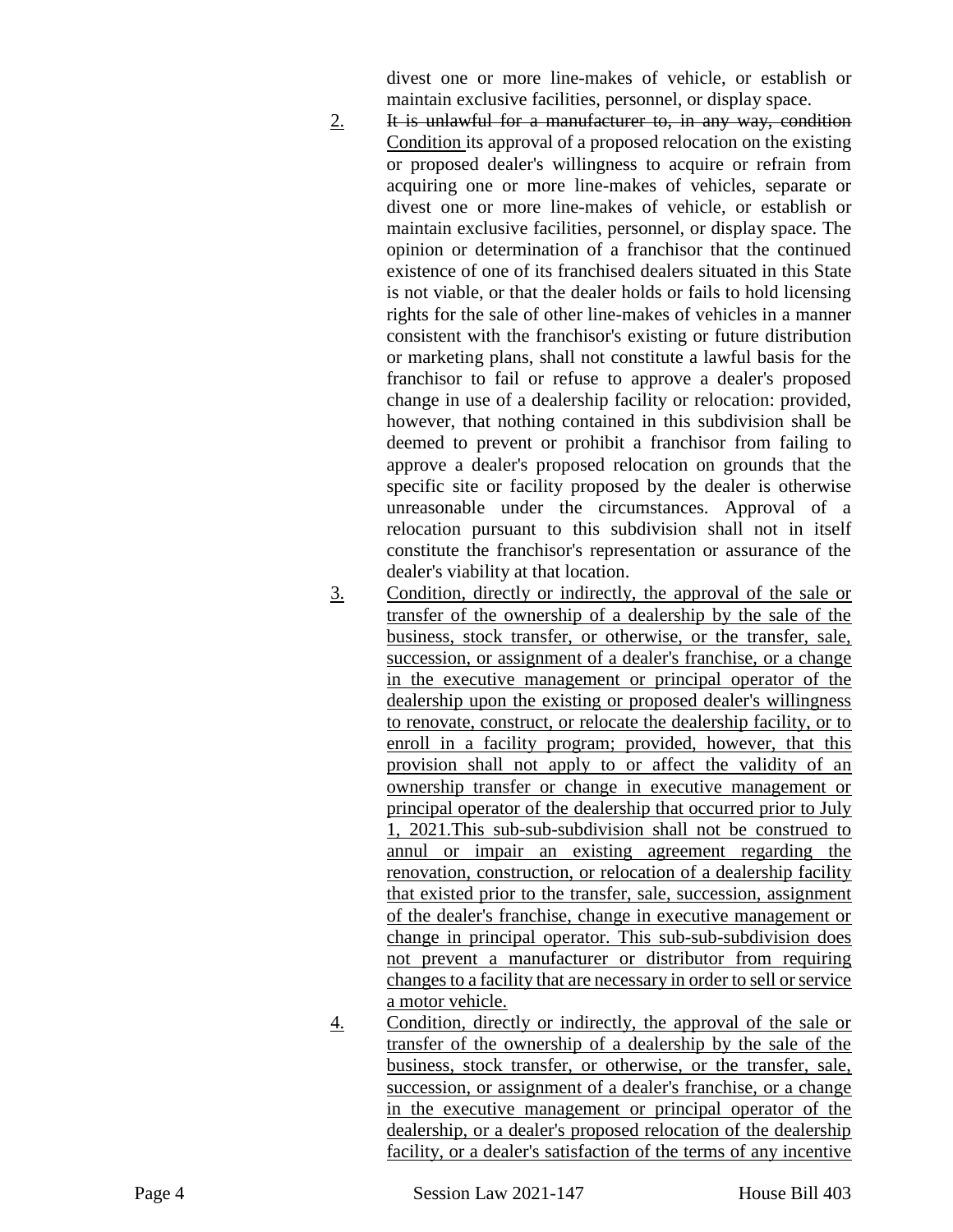program or contest, upon the existing or proposed dealer's willingness to enter into a right of first refusal in favor of the manufacturer."

**SECTION 1.(b)** G.S. 20-305(7) reads as rewritten:

- "(7) Notwithstanding the terms of any contract or agreement, to prevent or refuse to honor the succession to a dealership, including the franchise, by a motor vehicle dealer's designated successor as provided for under this subsection. …
	- b. Any objections by a manufacturer or distributor to an owner's appointment of a designated successor shall be asserted in accordance with the following procedure:
		- … 3. The Commissioner shall endeavor to hold the evidentiary hearing required under this sub-subdivision and render a determination within 180 days after receipt of the written request from the owner or designated successor. In determining whether good cause exists for rejection of the owner's appointed designated successor, the manufacturer or distributor has the burden of proving that the designated successor is a person who is not of good moral character or does not meet the franchisor's existing written and reasonable standards and, considering the volume of sales and service of the new motor vehicle dealer, uniformly applied minimum business experience standards in the market area.area for the proposed principal operator of the dealership.
		- …
	- d. Within 60 days after the death or incapacity of the owner or principal operator, a designated successor appointed in substantial compliance with this section shall give the affected manufacturer or distributor written notice of his or her succession to the position of owner or principal operator of the new motor vehicle dealership; provided, however, that the failure of the designated successor to give the manufacturer or distributor written notice as provided above within 60 days of the death or incapacity of the owner or principal operator shall not result in the waiver or termination of the designated successor's right to succeed to the ownership of the new motor vehicle dealership unless the manufacturer or distributor gives written notice of this provision to either the designated successor or the deceased or incapacitated owner's executor, administrator, guardian or other fiduciary by certified or registered mail, return receipt requested, and said written notice grants not less than 30 days time days within which the designated successor may give the notice required hereunder, provided the designated successor or the deceased or incapacitated owner's executor, administrator, guardian or other fiduciary has given the manufacturer reasonable notice of death or incapacity. Within 30 days of receipt of the notice by the manufacturer or distributor from the designated successor provided in this sub-subdivision, the manufacturer or distributor may request that the designated successor complete the application forms generally utilized by the manufacturer or distributor to review the designated successor's qualifications to establish a successor dealership. Within 30 days of receipt of the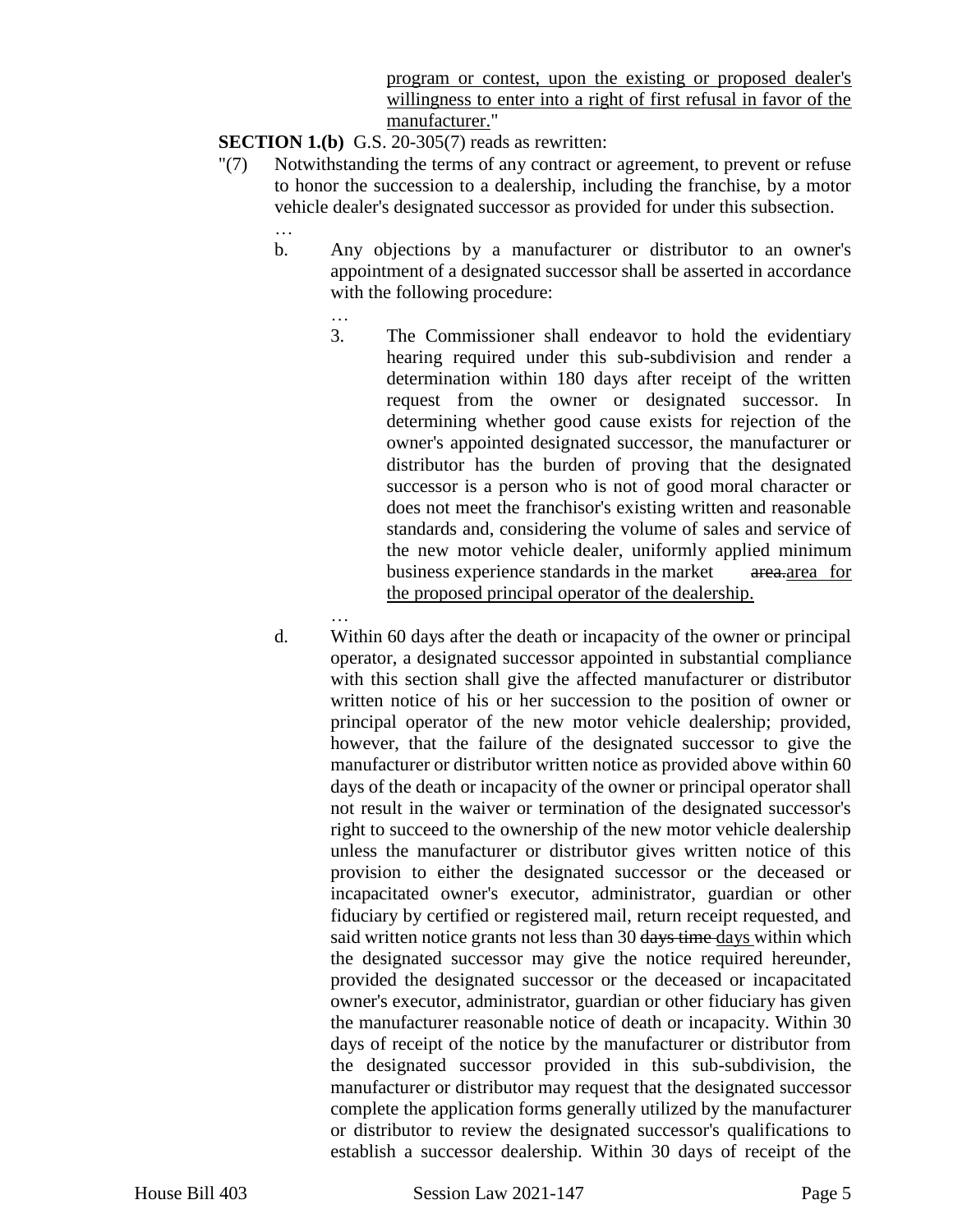completed forms, the manufacturer or distributor shall send a letter by certified or registered mail, return receipt requested, advising the designated successor of facts and circumstances which have changed since the manufacturer's or distributor's original approval of the designated successor, and which have caused the manufacturer or distributor to object to the designated successor. Upon receipt of such notice, the designated successor may either designate an alternative successor or may file a request for evidentiary hearing in accordance with the procedures provided in sub-subdivisions  $b.2$ .  $-5$ . of this subdivision. In any such hearing, the manufacturer or distributor shall be limited to facts and circumstances which did not exist at the time the designated successor was originally approved or evidence which was originally requested to be produced by the designated successor at the time of the original request and was fraudulent.

## …."

#### **SECTION 1.(c)** G.S. 20-305(18) reads as rewritten:

"(18) To prevent or attempt to prevent a dealer from receiving fair and reasonable compensation for the value of the franchised business transferred in accordance with G.S. 20-305(4) above, or to prevent or attempt to prevent, through the exercise of any contractual right of first refusal refusal, option to purchase, or otherwise, a dealer located in this State from transferring the franchised business to such persons or other entities as the dealer shall designate in accordance with G.S. 20-305(4). The opinion or determination of a manufacturer that the existence or location of one of its franchised dealers situated in this State is not viable or is not consistent with the manufacturer's distribution or marketing forecast or plans shall not constitute a lawful basis for the manufacturer to fail or refuse to approve a dealer's proposed transfer of ownership submitted in accordance with G.S. 20-305(4), or "good cause" for the termination, cancellation, or nonrenewal of the franchise under G.S. 20-305(6) or grounds for the objection to an owner's designated successor appointed pursuant to G.S. 20-305(7)."

## **ELECTRIC VEHICLES/FACILITATE SALES OF ELECTRIC VEHICLES**

**SECTION 2.(a)** G.S. 20-305(6)g. reads as rewritten:

"g. A franchise shall continue in full force and operation notwithstanding a change, in whole or in part, of an established plan or system of distribution of the motor vehicles offered for sale under the franchise. The appointment of a new manufacturer, factory branch, distributor, or distributor branch for motor vehicles offered for sale under the franchise agreement shall be deemed to be a change of an established plan or system of distribution.

Upon the occurrence of the change, the Division shall deny an application of a manufacturer, factory branch, distributor, or distributor branch for a license or license renewal unless the applicant for a license as a manufacturer, factory branch, distributor, or distributor branch offers to each motor vehicle dealer who is a party to a franchise for that line make line make, without any separate or additional fee or charge, a new franchise agreement containing substantially the same provisions which were contained in the previous franchise agreement or files an affidavit with the Division acknowledging its undertaking to assume and fulfill-fulfill, without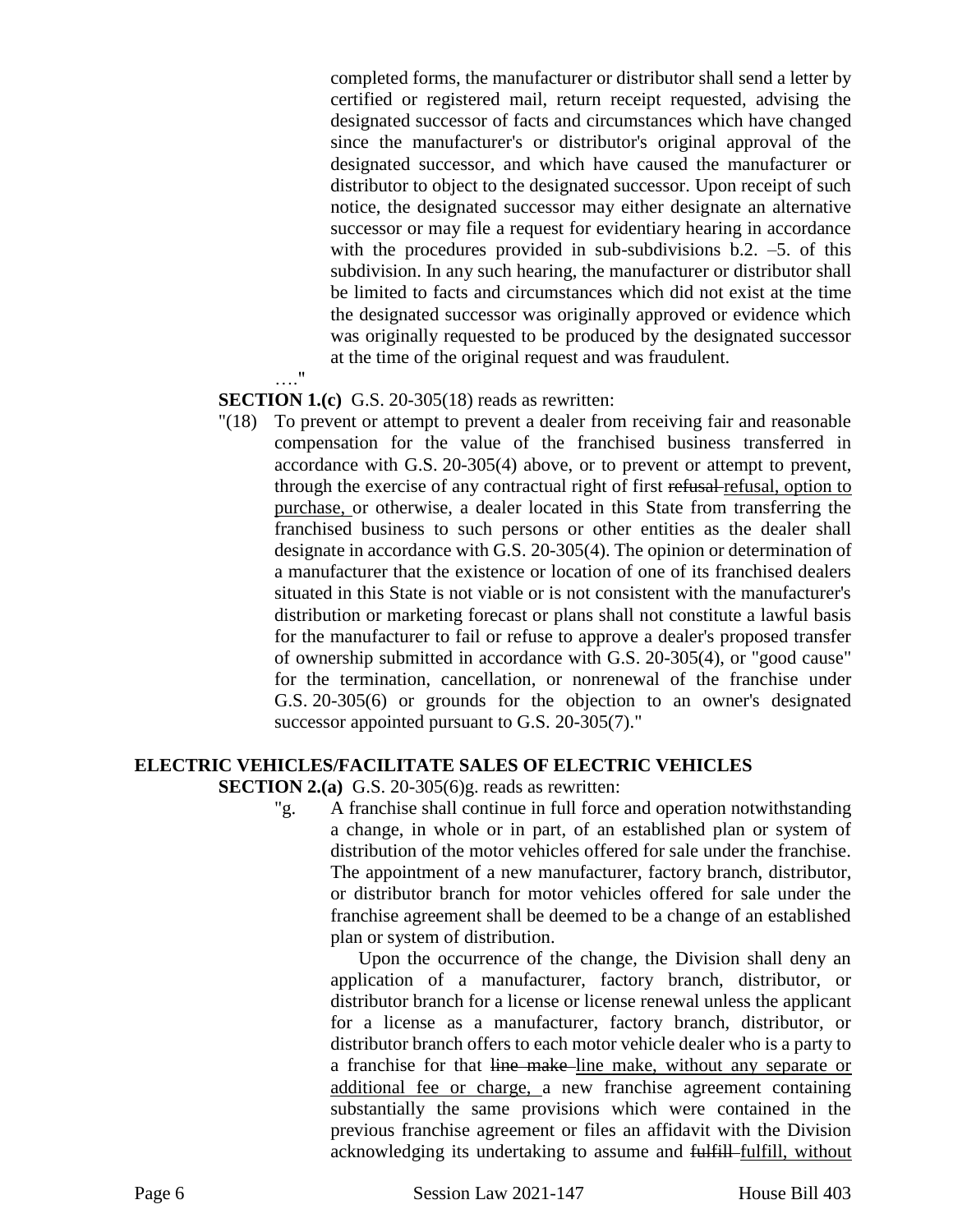any separate or additional fee or charge to its dealers, the rights, duties, and obligations of its predecessor under the previous franchise agreement. Should the Division fail to deny an application following the change, as required by this subsection, the Division shall then deny any subsequent renewal of such license until such time as the manufacturer, factory branch, distributor, or distributor branch offers to each motor vehicle dealer who is a party to a franchise for that line make a new franchise agreement on substantially the same provisions which were contained in the previous franchise agreement."

**SECTION 2.(b)** G.S. 20-305(9) reads as rewritten:

"(9) To require, coerce, or attempt to coerce any new motor vehicle dealer in this State to purchase or lease a specific dealer management computer system for communication with the manufacturer, factory branch, distributor, or distributor branch or any computer hardware or software used for any purpose other than the maintenance or repair of motor vehicles, to participate monetarily in an advertising campaign or contest, or to purchase unnecessary or unreasonable quantities of any promotional materials, training materials, training programs, showroom or other display decorations, materials, computer equipment or programs, charging stations, or special tools at the expense of the new motor vehicle dealer, provided that nothing in this subsection shall preclude a manufacturer or distributor from including an unitemized uniform charge in the base price of the new motor vehicle charged to the dealer where such charge is attributable to advertising costs incurred or to be incurred by the manufacturer or distributor in the ordinary courses of its business.

Notwithstanding the terms or conditions of any franchise or other agreement, policy, or incentive program, it is unlawful for any manufacturer or distributor to require, coerce, or attempt to coerce any of its franchised dealers in this State to purchase or lease any electric vehicle charging stations at the dealer's expense unless the dealer has notified the manufacturer or distributor of the dealer's intention to begin selling and servicing electric vehicles manufactured or distributed by that manufacturer or distributor. If the dealer is actually offering for sale to the public or providing warranty service on electric vehicles manufactured or distributed by that manufacturer or distributor, the dealer may not be required to purchase or lease, at the dealer's expense, (a) more than the number of electric vehicle charging stations for use by service technicians and customer education than would reasonably be necessary for the dealer to perform these functions based on the dealer's estimated sales and service volume during the following three-year period or (b) to make electric vehicle charging stations located at the dealership available for use by the general public. Nothing in this subdivision shall prohibit a manufacturer or distributor from establishing an incentive program for its dealers within this State that provides financial assistance to dealers that purchase or install electric charging stations; provided, however, that the incentive compensation paid to the dealer for the dealer's purchase or lease and installation of all charging stations is reasonable and the amount paid separately reflects incentive compensation related to the charging stations.

Notwithstanding the terms or conditions of any franchise or other agreement, policy, or incentive program, it is unlawful for any manufacturer or distributor to require that any of its franchised dealers in this State purchase or lease any diagnostic equipment or tool for the maintenance, servicing, or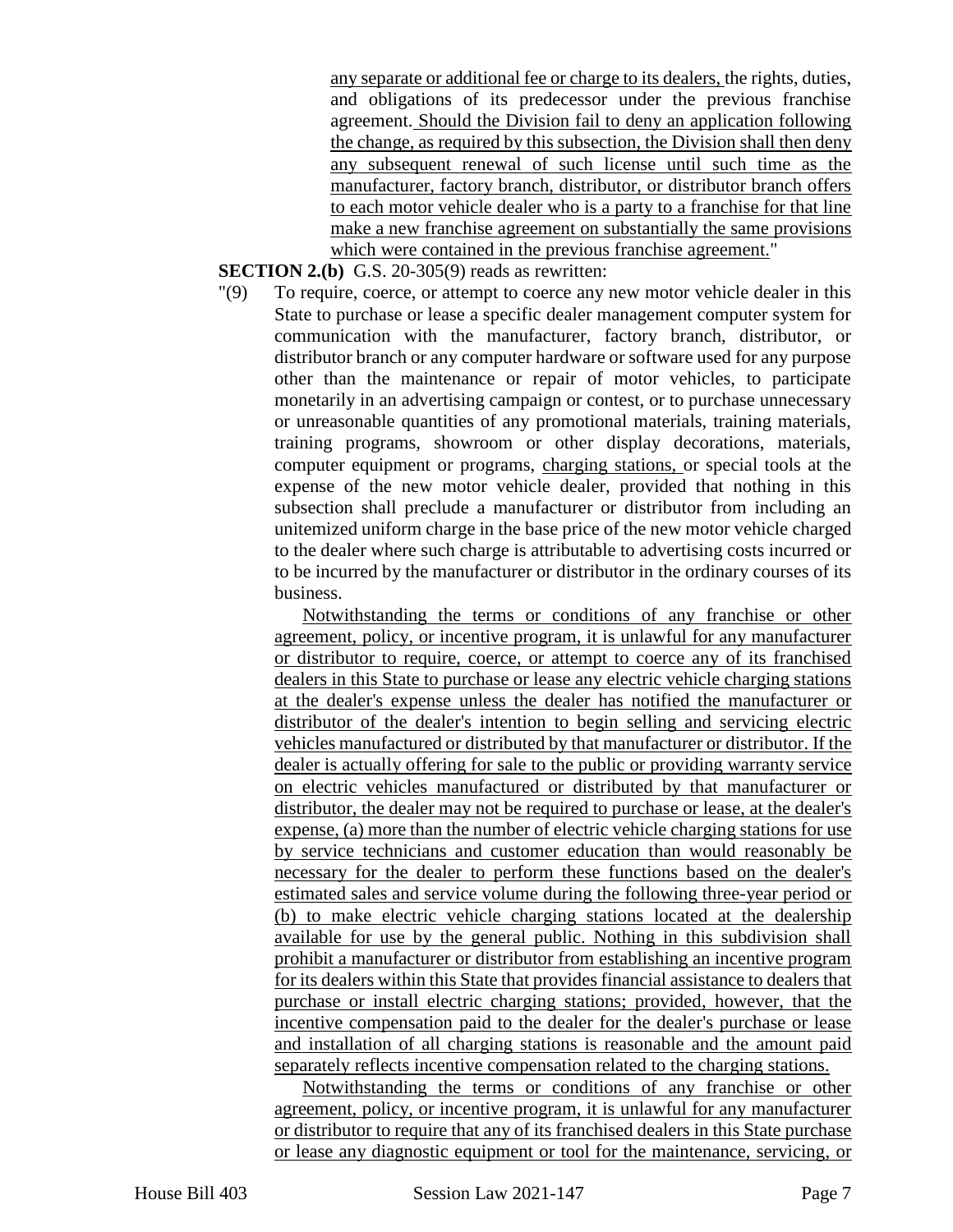repair of electric vehicles if the dealer has other diagnostic equipment or tools available for servicing another brand or line make of vehicle manufactured or distributed by that manufacturer or distributor that can perform the work to the standards required by and which have been approved by the applicable manufacturer or distributor; provided that approval by the manufacturer or distributor shall not be unreasonably withheld.

Notwithstanding the terms or conditions of any franchise or other agreement, a franchised dealer that sells fewer than 250 new motor vehicles per year may request approval from the manufacturer to enter into a tool loaner agreement with another dealer, in lieu of purchasing or leasing any special tools required by any manufacturer, factory branch, distributor, or distributor branch, provided, however, that all of the following conditions are satisfied: …."

## **SECTION 2.(c)** G.S. 20-286(10) reads as rewritten:

 $\Gamma(10)$  Motor vehicle. – Any motor propelled vehicle, regardless of the size and type of motor or source of power, trailer or semitrailer, required to be registered under the laws of this State. This term does not include mopeds, as that term is defined in G.S. 20-4.01. …."

#### **REQUIREMENT TO PURCHASE PRE-OWNED VEHICLES**

**SECTION 3.(a)** G.S. 20-305(9) reads as rewritten:

"(9) To require, coerce, or attempt to coerce any new motor vehicle dealer in this State to purchase or lease a specific dealer management computer system for communication with the manufacturer, factory branch, distributor, or distributor branch or any computer hardware or software used for any purpose other than the maintenance or repair of motor vehicles, to participate monetarily in an advertising campaign or contest, to purchase off-lease or other pre-owned vehicles, or to purchase unnecessary or unreasonable quantities of any promotional materials, training materials, training programs, showroom or other display decorations, materials, computer equipment or programs, or special tools at the expense of the new motor vehicle dealer, provided that nothing in this subsection shall preclude a manufacturer or distributor from including an unitemized uniform charge in the base price of the new motor vehicle charged to the dealer where such charge is attributable to advertising costs incurred or to be incurred by the manufacturer or distributor in the ordinary courses of its business. Notwithstanding the terms or conditions of any franchise or other agreement, a franchised dealer that sells fewer than 250 new motor vehicles per year may request approval from the manufacturer to enter into a tool loaner agreement with another dealer, in lieu of purchasing or leasing any special tools required by any manufacturer, factory branch, distributor, or distributor branch, provided, however, that all of the following conditions are satisfied:

…."

#### **SECTION 3.(b)** G.S. 20-305(28) reads as rewritten:

"(28) To require, coerce, or attempt to coerce any new motor vehicle dealer to purchase or order any purchase, order, or accept any pre-owned or new motor vehicle as a precondition to purchasing, ordering, or receiving any other new motor vehicle or vehicles. Nothing herein shall prevent a manufacturer from requiring that a new motor vehicle dealer fairly represent and inventory the full line of current model year new motor vehicles which are covered by the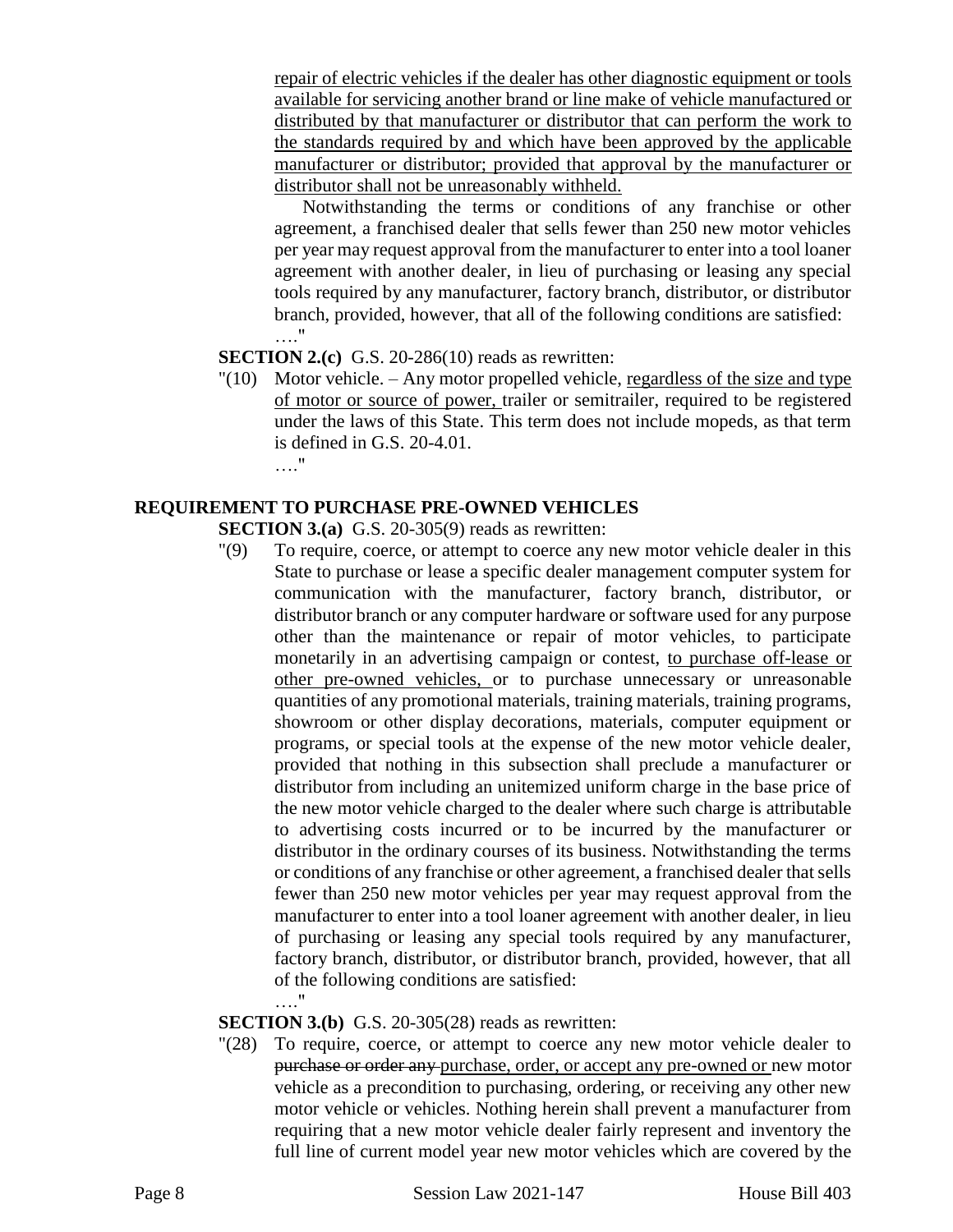franchise agreement, provided that such inventory representation requirements are not unreasonable under the circumstances."

### **CLARIFICATION OF DEALER'S RIGHT TO CONTROL LOCATION**

**SECTION 4.** G.S. 20-305(12) reads as rewritten:

"(12) To require, coerce, or attempt to coerce any new motor vehicle dealer in this State to change location of the dealership, or to make any substantial alterations to the dealership premises or facilities, when to do so would be unreasonable, or without written assurance of a sufficient supply of new motor vehicles so as to justify such an expansion, expense, in light of the current market and economic conditions. If a dealer is required by the manufacturer or distributor to change the location of the dealership and has not sold its existing dealership facility and real estate within the later of 180 days of listing the property for sale or 90 days after the facility relocation, then, upon the written request of the dealer, the manufacturer or distributor shall purchase the dealer's existing dealership facility and real estate at its fair market value as determined by an independent appraiser agreed upon by the dealer and the manufacturer or distributor. If a manufacturer or distributor purchases a dealership facility and real estate, then it shall be entitled to sole ownership, possession, use, and control of any items, buildings, or property that were included in the contract to purchase."

### **GRANDFATHER EXTENSION**

**SECTION 5.** G.S. 20-305(30) reads as rewritten:

"(30) To vary the price charged to any of its franchised new motor vehicle dealers located in this State for new motor vehicles based on the dealer's purchase of new facilities, supplies, tools, equipment, or other merchandise from the manufacturer, the dealer's relocation, remodeling, repair, or renovation of existing dealerships or construction of a new facility, the dealer's participation in training programs sponsored, endorsed, or recommended by the manufacturer, whether or not the dealer is dualed with one or more other line makes of new motor vehicles, or the dealer's sales penetration. Except as provided in this subdivision, it shall be unlawful for any manufacturer, factory branch, distributor, or distributor branch, or any field representative, officer, agent, or any representative whatsoever of any of them to vary the price charged to any of its franchised new motor vehicle dealers located in this State for new motor vehicles based on the dealer's sales volume, the dealer's level of sales or customer service satisfaction, the dealer's purchase of advertising materials, signage, nondiagnostic computer hardware or software, communications devices, or furnishings, or the dealer's participation in used motor vehicle inspection or certification programs sponsored or endorsed by the manufacturer.

The price of the vehicle, for purposes of this subdivision shall include the manufacturer's use of rebates, credits, or other consideration that has the effect of causing a variance in the price of new motor vehicles offered to its franchised dealers located in the State.

Notwithstanding the foregoing, nothing in this subdivision shall be deemed to preclude a manufacturer from establishing sales contests or promotions that provide or award dealers or consumers rebates or incentives; provided, however, that the manufacturer complies with all of the following conditions: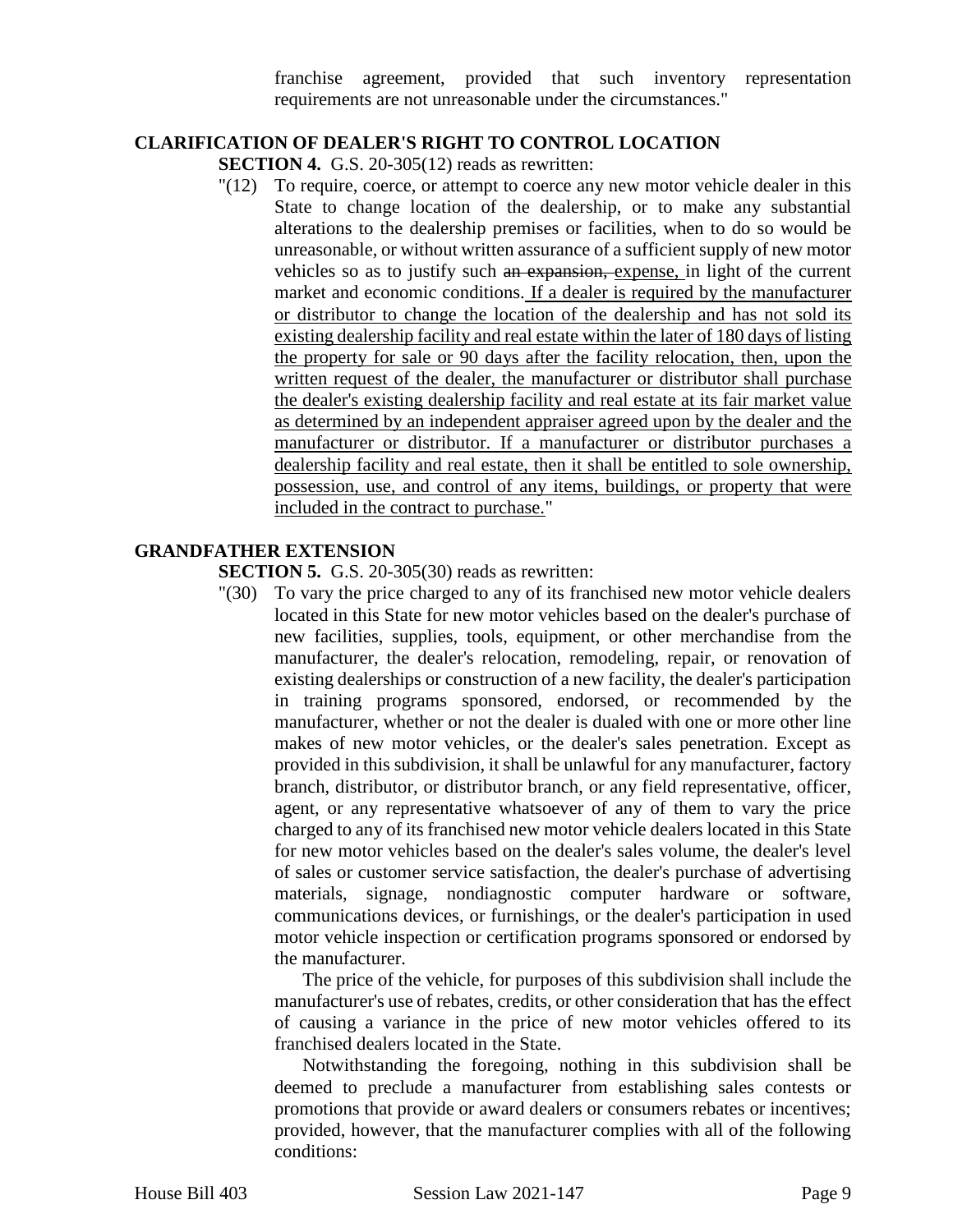- a. With respect to manufacturer to consumer rebates and incentives, the manufacturer's criteria for determining eligibility shall:
	- 1. Permit all of the manufacturer's franchised new motor vehicle dealers in this State to offer the rebate or incentive; and
	- 2. Be uniformly applied and administered to all eligible consumers.
- b. With respect to manufacturer to dealer rebates and incentives, the rebate or incentive program shall:
	- 1. Be based solely on the dealer's actual or reasonably anticipated sales volume or on a uniform per vehicle sold or leased basis;
	- 2. Be uniformly available, applied, and administered to all of the manufacturer's franchised new motor vehicle dealers in this State; and
	- 3. Provide that any of the manufacturer's franchised new motor vehicle dealers in this State may, upon written request, obtain the method or formula used by the manufacturer in establishing the sales volumes for receiving the rebates or incentives and the specific calculations for determining the required sales volumes of the inquiring dealer and any of the manufacturer's other franchised new motor vehicle dealers located within 75 miles of the inquiring dealer.

Nothing contained in this subdivision shall prohibit a manufacturer from providing assistance or encouragement to a franchised dealer to remodel, renovate, recondition, or relocate the dealer's existing facilities, provided that this assistance, encouragement, or rewards are not determined on a per vehicle basis.

It is unlawful for any manufacturer to charge or include the cost of any program or policy prohibited under this subdivision in the price of new motor vehicles that the manufacturer sells to its franchised dealers or purchasers located in this State.

In the event that as of October 1, 1999, a manufacturer was operating a program that varied the price charged to its franchised dealers in this State in a manner that would violate this subdivision, or had in effect a documented policy that had been conveyed to its franchised dealers in this State and that varied the price charged to its franchised dealers in this State in a manner that would violate this subdivision, it shall be lawful for that program or policy, including amendments to that program or policy that are consistent with the purpose and provisions of the existing program or policy, or a program or policy similar thereto implemented after October 1, 1999, to continue in effect as to the manufacturer's franchised dealers located in this State until June 30, 2022.2025.

In the event that as of June 30, 2001, a manufacturer was operating a program that varied the price charged to its franchised dealers in this State in a manner that would violate this subdivision, or had in effect a documented policy that had been conveyed to its franchised dealers in this State and that varied the price charged to its franchised dealers in this State in a manner that would violate this subdivision, and the program or policy was implemented in this State subsequent to October 1, 1999, and prior to June 30, 2001, and provided that the program or policy is in compliance with this subdivision as it existed as of June 30, 2001, it shall be lawful for that program or policy, including amendments to that program or policy that comply with this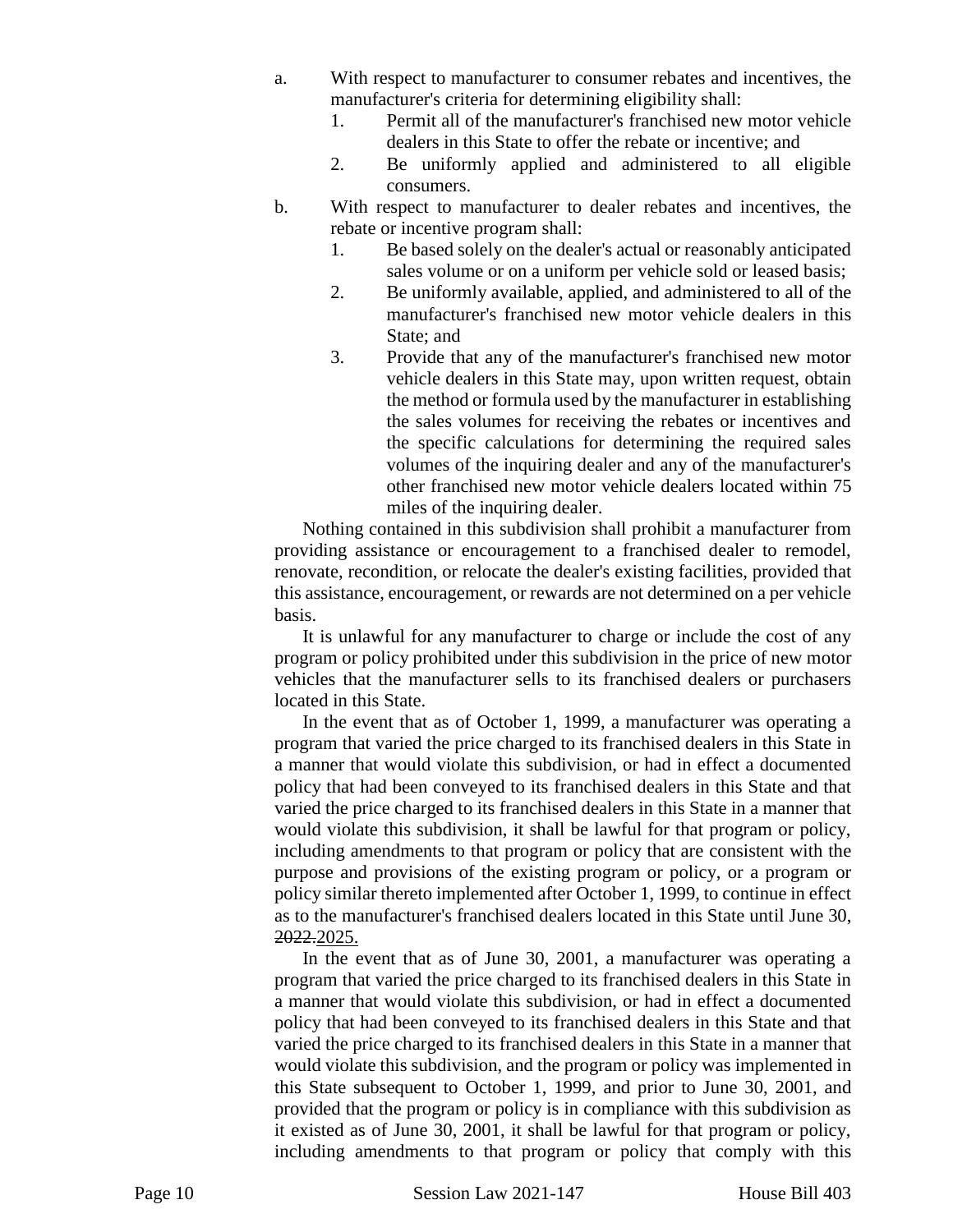subdivision as it existed as of June 30, 2001, to continue in effect as to the manufacturer's franchised dealers located in this State until June 30, 2022.2025.

Any manufacturer shall be required to pay or otherwise compensate any franchise dealer who has earned the right to receive payment or other compensation under a program in accordance with the manufacturer's program or policy.

The provisions of this subdivision shall not be applicable to multiple or repeated sales of new motor vehicles made by a new motor vehicle dealer to a single purchaser under a bona fide fleet sales policy of a manufacturer, factory branch, distributor, or distributor branch."

### **VEHICLE ALLOCATION/APPEAL PROCESS**

**SECTION 6.** G.S. 20-305(14) reads as rewritten:

- "(14) To delay, refuse, or fail to deliver motor vehicles or motor vehicle parts or accessories in reasonable quantities relative to the new motor vehicle dealer's facilities and sales potential in the new motor vehicle dealer's market area as determined in accordance with reasonably applied economic principles, or within a reasonable time, after receipt of an order from a dealer having a franchise for the retail sale of any new motor vehicle sold or distributed by the manufacturer or distributor, any new vehicle, parts or accessories to new vehicles as are covered by such franchise, and such vehicles, parts or accessories as are publicly advertised as being available or actually being delivered. The delivery to another dealer of a motor vehicle of the same model and similarly equipped as the vehicle ordered by a motor vehicle dealer who has not received delivery thereof, but who has placed his written order for the vehicle prior to the order of the dealer receiving the vehicle, shall be evidence of a delayed delivery of, or refusal to deliver, a new motor vehicle to a motor vehicle dealer within a reasonable time, without cause. Additionally, except as may be required by any consent decree of the Commissioner or other order of the Commissioner or court of competent jurisdiction, any sales objectives which a manufacturer, factory branch, distributor, or distributor branch establishes for any of its franchised dealers in this State must be reasonable, and every manufacturer, factory branch, distributor, or distributor branch must allocate its products within this State in a manner that does all of the following:
	- a. Provides each of its franchised dealers in this State an adequate supply of vehicles by series, product line, and model in a fair, reasonable, and equitable manner based on each dealer's historical selling pattern and reasonable sales standards as compared to other same line-make dealers in the State.
	- f. Provides each of its franchised dealers in this State a process for a dealer to appeal the dealer's vehicle allocation should the dealer believe it was not allocated or did not receive vehicle inventory in a manner that complies with both this subdivision and the manufacturer's or distributor's uniformly applied allocation formula. Participation in the appeal process does not waive or impair any rights, claims, or defenses available to the dealer, manufacturer, or distributor under applicable law. All in-person meetings, mediations, or other proceedings related to the appeal process shall be conducted in this State unless otherwise agreed to by the parties.

…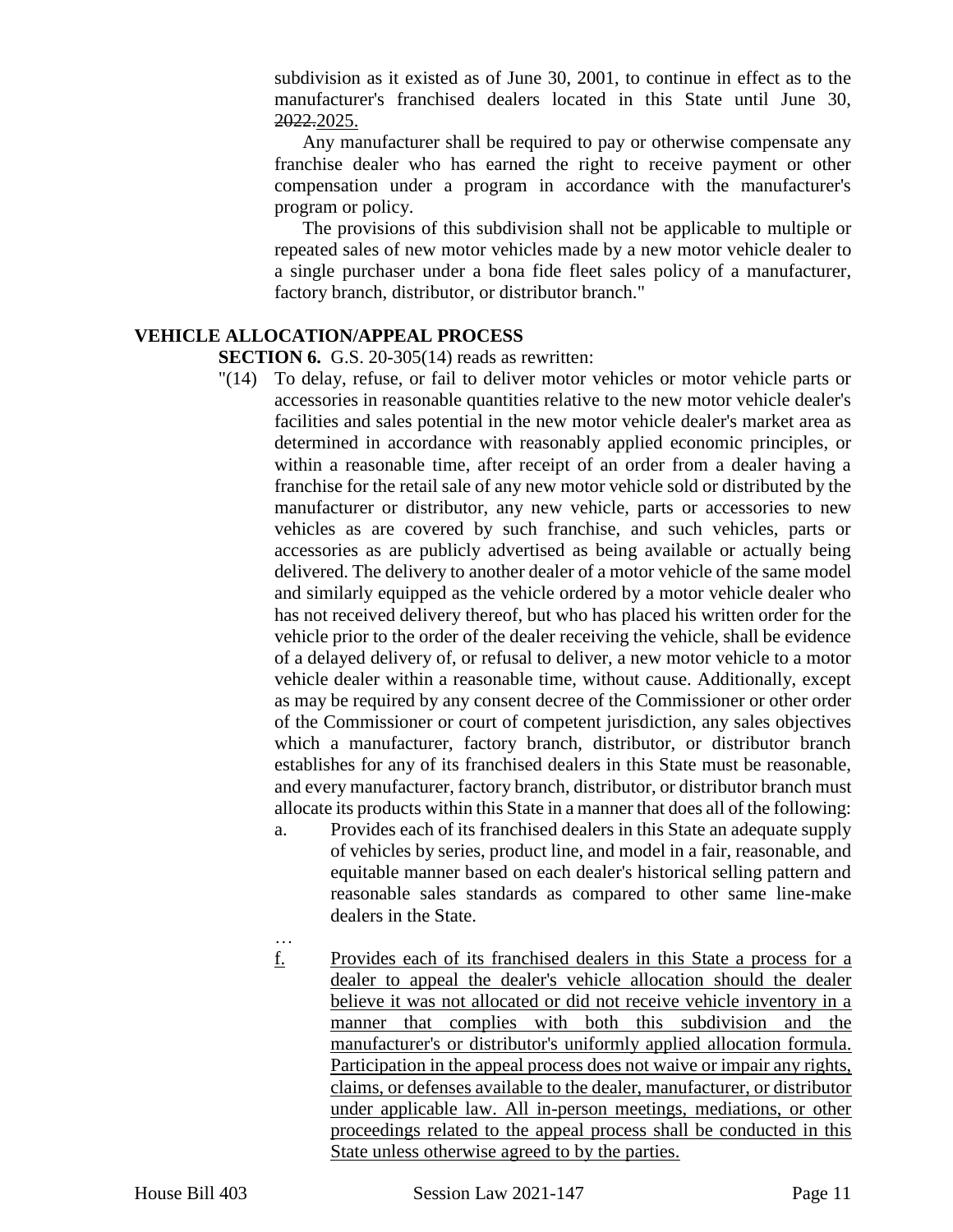This subsection subdivision is not violated, however, if such failure is caused solely by the occurrence of temporary international, national, or regional product shortages resulting from natural disasters, unavailability of parts, labor strikes, product recalls, and other factors and events beyond the control of the manufacturer that temporarily reduce a manufacturer's product supply. The willful or malicious maintenance, creation, or alteration of a vehicle allocation process or formula by a manufacturer, factory branch, distributor, or distributor branch that is in any part designed or intended to force or coerce a dealer in this State to close or sell the dealer's franchise, cause the dealer financial distress, or to relocate, update, or renovate the dealer's existing dealership facility shall constitute an unfair and deceptive trade practice under G.S. 75-1.1."

## **LOANER/RENTAL CAR REIMBURSEMENT**

- **SECTION 7.** G.S. 20-305(33) reads as rewritten:
- "(33) To fail to reimburse a dealer located in this State in full for the actual eost-cost, including applicable taxes and third-party fees, of providing a loaner or rental vehicle to any customer who is having a vehicle serviced at the dealership if the provision of such a loaner or rental vehicle is required by the manufacturer. It is unlawful for a manufacturer to fail to reimburse the dealer in full as provided above (i) whether or not the dealer provides the customer with a model vehicle similar to the vehicle the customer brought in for service, in the event the dealer does not have a similar model loaner or rental vehicle available, or (ii) if the provision of a rental or loaner vehicle to a customer is required or approved by the manufacturer or distributor and further provided that all or any portion of the time the dealer has provided the customer with a loaner or rental vehicle is due to the unavailability of one or more parts sold or distributed by the manufacturer or through a supplier designated or approved by the manufacturer."

## **FACILITY EXPENDITURES**

#### **SECTION 8.** G.S. 20-305(50) reads as rewritten:

"(50) To require, coerce, or attempt to coerce any new motor vehicle dealer located in this State to change location of its dealership, or to make any substantial alterations to its dealership premises or facilities, if the dealer (i) has changed the location of its dealership or made substantial alterations to its dealership premises or facilities within the preceding 10 years at a cost of more than two hundred fifty thousand dollars (\$250,000), indexed to the Consumer Price Index, over this 10-year period, and (ii) the change in location or alteration was made toward compliance with a facility initiative or facility program that was sponsored or supported by the manufacturer, factory branch, distributor, or distributor branch, with the approval of the manufacturer, factory branch, distributor, or distributor branch. If a manufacturer, factory branch, distributor, or distributor branch offers incentives, or other payments under a program that are in any part conditioned on a dealer's construction of a new facility, facility improvements, or installation of signs or other image elements, a dealer that constructed a new facility, made facility improvements, or installed signs or other image elements required by or approved by the manufacturer that were completed at a cost of more than two hundred fifty thousand dollars (\$250,000), indexed to the Consumer Price Index, within the preceding 10 years shall be deemed to be in compliance with any applicable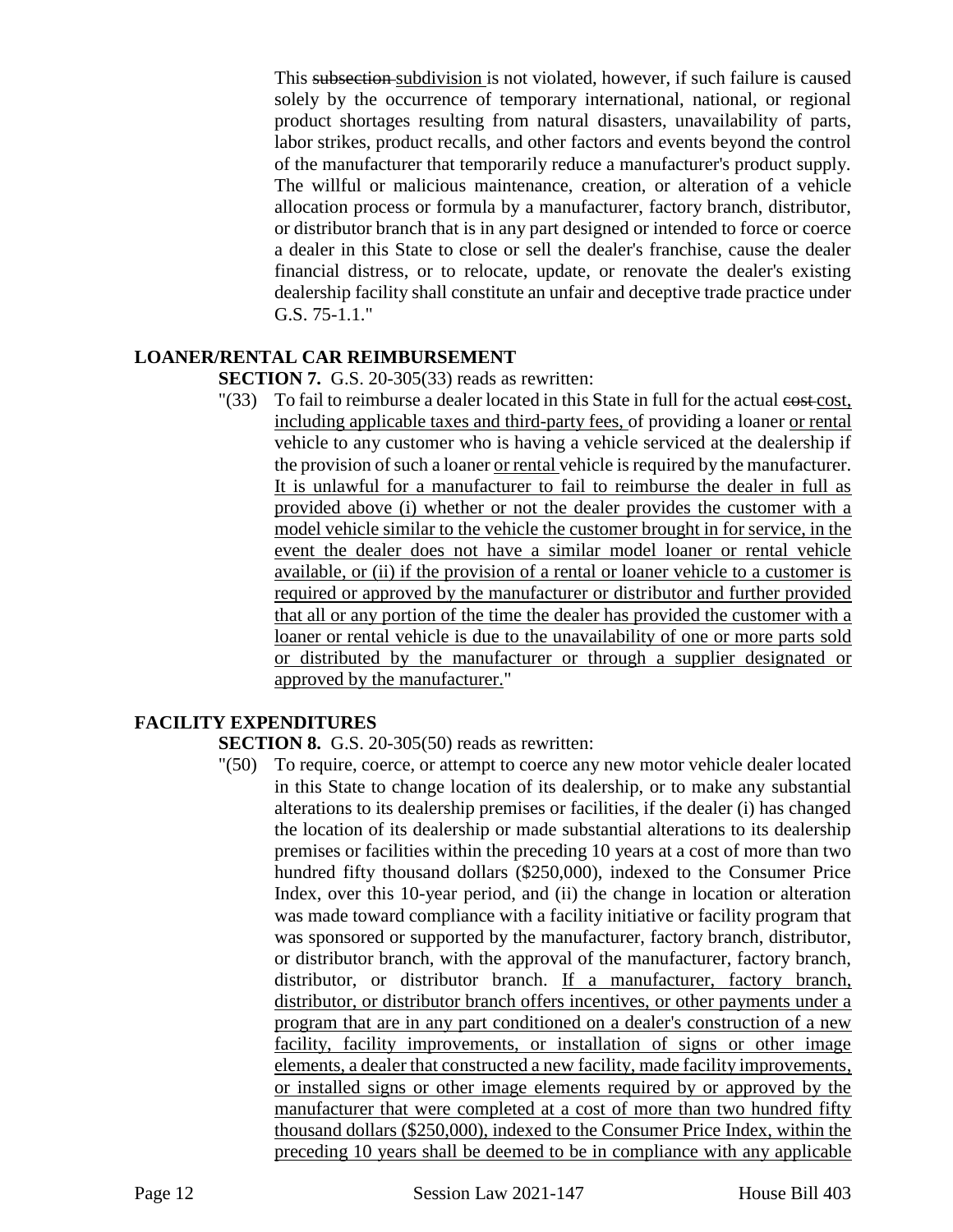facility requirements included in the manufacturer's program, and the dealer shall be entitled to receive all such incentives or other payments awardable under the program. If, during the 10-year period, the manufacturer revises or discontinues an existing program, standard, or policy or establishes a new program, standard, or policy or other benefit relating to construction or substantial alteration of a dealership, a motor vehicle dealer that completed construction or alteration of a dealership at a cost of more than two hundred fifty thousand dollars (\$250,000) as part of a prior program, standard, or policy and elects not to participate in the new or revised program, standard, or policy shall not be entitled to the benefits under the new or revised program but shall remain entitled to all benefits under the prior program, standard, or policy according to the terms of the prior program, standard, or policy. If the prior program, standard, or policy under which the dealer completed a construction or alteration does not contain a specific period of time during which the manufacturer or distributor must provide payments or benefits to a dealer, then the manufacturer or distributor may not deny the dealer payment or benefits under the terms of that prior program, as it existed when the dealer began to perform under the prior program, for the balance of the 10-year term, regardless of whether the manufacturer's or distributor's program, standard, or policy has been revised or discontinued. For any dealer that did not change the location of its dealership or make substantial alterations to its dealership premises or facilities within the preceding 10 years at a cost of more than two hundred fifty thousand dollars (\$250,000), indexed to the Consumer Price Index, the dealer's obligation to change location of its dealership, or to make any substantial alteration to its dealership premises or facilities, at the request of a manufacturer, factory branch, distributor, or distributor branch, or to satisfy a requirement or condition of an incentive program sponsored by a manufacturer, factory branch, distributor, or distributor branch, shall be governed by the applicable provisions of subdivisions (4), (11), (12), (25), (30), (32), and (42) of this section. This section shall not apply to any facility or premises improvement or alteration that is voluntarily agreed to by the new motor vehicle dealer and for which the dealer receives facilities-related compensation from the manufacturer or distributor for the facility improvement or alteration equivalent to at least a majority of the cost incurred by the dealer for the facility improvement or alteration."

#### **WARRANTY REQUIREMENTS**

**SECTION 9.** G.S. 20-305.1 reads as rewritten:

#### "**§ 20-305.1. Automobile dealer warranty and recall obligations.**

(a) Each motor vehicle manufacturer, factory branch, distributor or distributor branch, shall specify in writing to each of its motor vehicle dealers licensed in this State the dealer's obligations for preparation, delivery, warranty, manufacturer-sponsored maintenance programs, manufacturer extended warranty, parts exchange programs, and recall service on its products. The disclosure required under this subsection shall include the schedule of compensation to be paid the dealers for parts, work, and service in connection with preparation, delivery, warranty, and recall service, and the time allowances for the performance of the work and service. In no event shall the schedule of compensation fail to include reasonable compensation for diagnostic work work, shipping, if required by the manufacturer or distributor, and for battery disposal or other disposal charges and all other associated fees that were actually incurred by the dealer, and associated administrative requirements as well as repair service and labor. Time allowances for the performance of preparation, delivery, warranty, and recall work and service shall be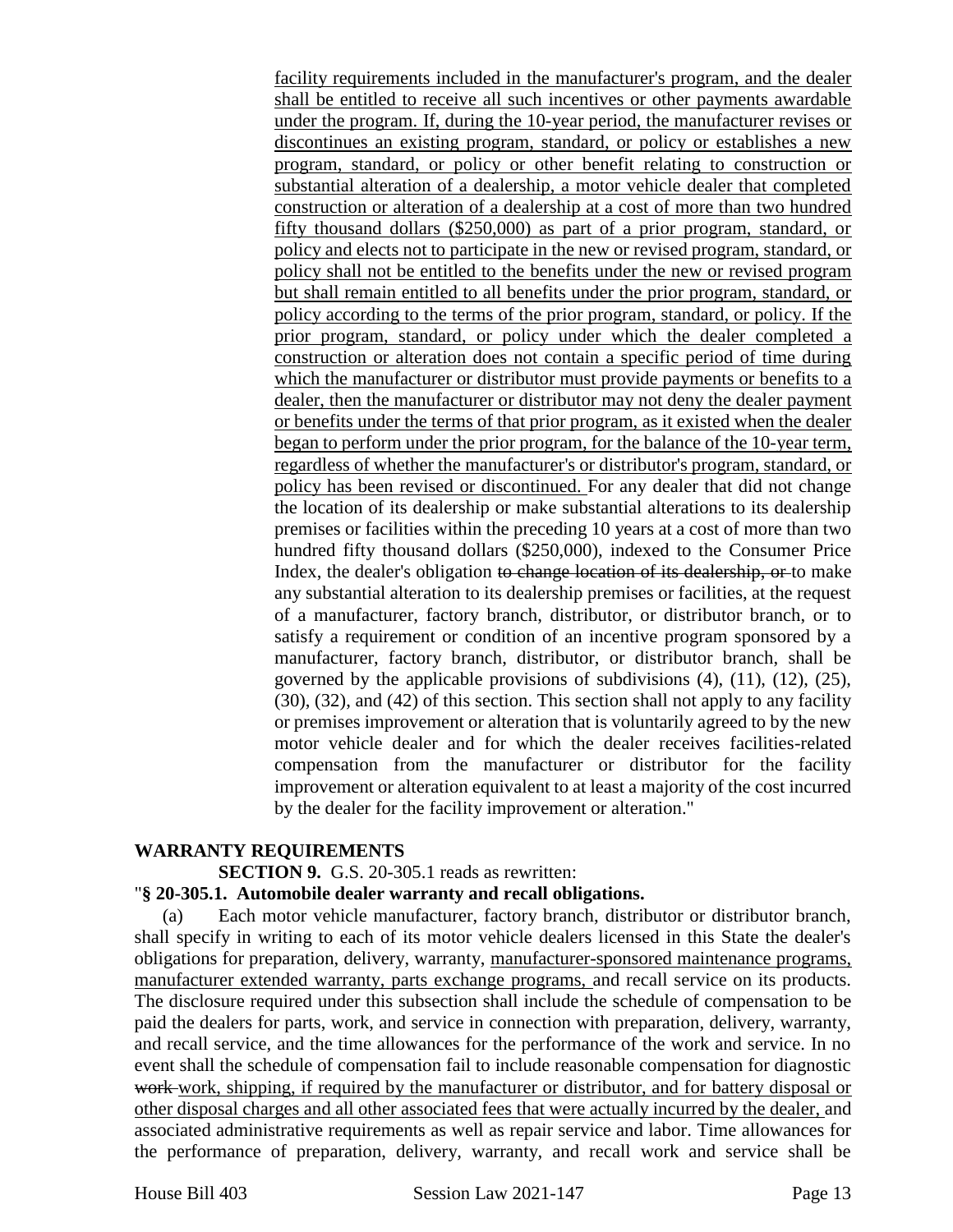reasonable and adequate for the work to be performed. The compensation paid under this section shall be reasonable, provided, however, that under no circumstances shall the reasonable compensation under this section for warranty and recall service be in an amount less than the dealer's current retail labor rate and the amount charged to retail customers for the manufacturer's or distributor's original parts for nonwarranty work of like kind, provided the amount is competitive with the retail rates charged for parts and labor by other franchised dealers of the same line-make located within the dealer's market. If there is no other same line-make dealer located in the dealer's market or if all other same line-make dealers in the dealer's market are owned or operated by the same entities or individuals as the dealership being compared, the retail rates charged for parts and labor by other franchised dealers located in the dealer's market that sell competing line-make motor vehicles as the dealer may be considered when determining whether the dealer's rates are competitive.

(a1) The retail rate customarily charged by the dealer for parts and labor may be established at the election of the dealer by the dealer submitting to the manufacturer or distributor 100 sequential nonwarranty customer-paid service repair orders which contain warranty-like parts, or 60 consecutive days of nonwarranty customer-paid service repair orders which contain warranty-like parts, whichever is less, covering repairs made no more than 180 days before the submission and declaring the average percentage markup. The average of the parts markup rate and the average labor rate shall both be presumed to be reasonable, however, a manufacturer or distributor may, not later than 30 days after submission, rebut that presumption by reasonably substantiating that the rate is unfair and unreasonable in light of the retail rates charged for parts and labor by all other franchised motor vehicle dealers located in the dealer's market relevant market area offering the same line-make vehicles. In the event there are no other franchised dealers offering the same line-make of vehicle in the dealer's market, relevant market area, the manufacturer or distributor may compare the dealer's retail rate for parts and labor with the retail rates charged for parts and labor by other same segment franchised dealers who are selling competing line-makes of vehicles within the dealer's market. relevant market area. In the event there is also no other same segment franchised dealer who is selling a competing line-make of vehicle within the dealer's relevant market area, the manufacturer or distributor may then compare the dealer's retail rate for parts and labor with the retail rates charged for parts and labor by other same line-make dealers or same segment franchised dealers who are selling competing line-makes of vehicles that are located within the relevant market area of the franchised dealer who is located in closest proximity, measured by straight-line distance, to the dealer, provided they are not all owned, operated, or controlled by the subject dealer. For the purposes of this section, the term "relevant market area" shall have the same meaning as set forth in G.S. 20-286(13b). The retail rate and the average labor rate shall go into effect 30 days following the manufacturer's approval, but in no event later than 60 days following the declaration, subject to audit of the submitted repair orders by the manufacturer or distributor and a rebuttal of the declared rate as described above. If the declared rate is rebutted, the manufacturer or distributor shall propose an adjustment of the average percentage markup based on that rebuttal not later than 30 days after such audit, but in no event later than 60 days after submission. If the dealer does not agree with the proposed average percentage markup, the dealer may file a protest with the Commissioner not later than 30 days after receipt of that proposal by the manufacturer or distributor. If such a protest is filed, the Commissioner shall inform the manufacturer or distributor that a timely protest has been filed and that a hearing will be held on such protest. In any hearing held pursuant to this subsection, the manufacturer or distributor shall have the burden of proving by a preponderance of the evidence that the rate declared by the dealer was unreasonable as described in this subsection and that the proposed adjustment of the average percentage markup is reasonable pursuant to the provisions of this subsection. If the dealer prevails at a protest hearing, the dealer's proposed rate, affirmed at the hearing, shall be effective as of 60 days after the date of the dealer's initial submission of the customer-paid service orders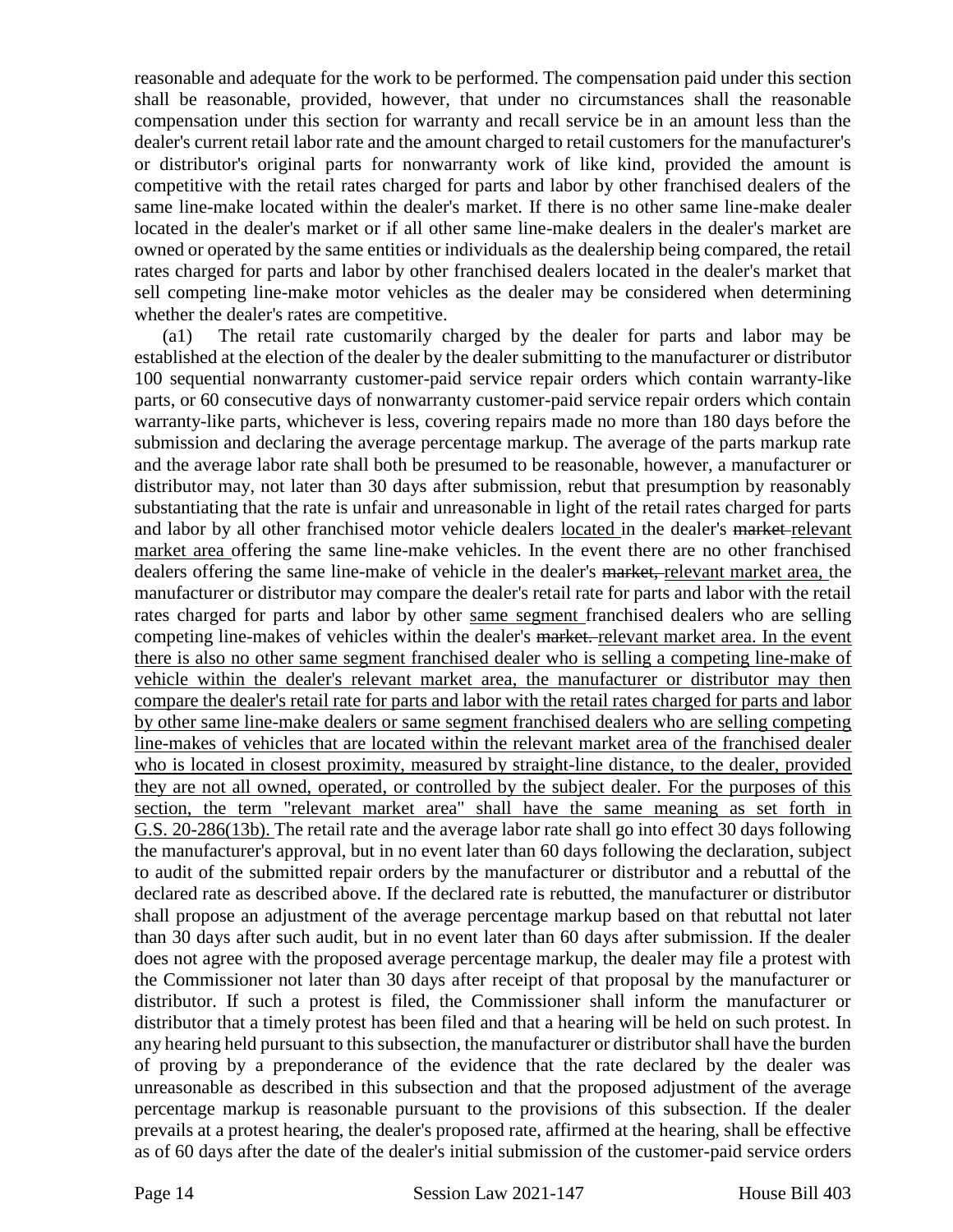to the manufacturer or distributor. If the manufacturer or distributor prevails at a protest hearing, the rate proposed by the manufacturer or distributor, that was affirmed at the hearing, shall be effective beginning 30 days following issuance of the final order.

(b) Notwithstanding the terms of any franchise agreement, it is unlawful for any motor vehicle manufacturer, factory branch, distributor, or distributor branch to fail to perform any of its warranty or recall obligations with respect to a motor vehicle, to fail to fully compensate its motor vehicle dealers licensed in this State for a qualifying used motor vehicle pursuant to subsections (i) and (j) of this section or warranty and recall parts other than parts used to repair the living facilities of recreational vehicles, including motor homes, travel trailers, fifth-wheel trailers, camping trailers, and truck campers as defined in G.S. 20-4.01(32b), at the prevailing retail rate according to the factors in subsection (a) of this section, or, in service in accordance with the schedule of compensation provided the dealer pursuant to subsection (a) of this section, or to otherwise recover all or any portion of its costs for compensating its motor vehicle dealers licensed in this State for warranty or recall parts and service or for payments for a qualifying used motor vehicle pursuant to subsections (i) and (j) of this section either by reduction in the amount due to the dealer, or by separate charge, surcharge, or other imposition, and to fail to indemnify and hold harmless its franchised dealers licensed in this State against any judgment for damages or settlements agreed to by the manufacturer, including, but not limited to, court costs and reasonable attorneys' fees of the motor vehicle dealer, arising out of complaints, claims or lawsuits including, but not limited to, strict liability, negligence, misrepresentation, express or implied warranty, or recision or revocation of acceptance of the sale of a motor vehicle as defined in G.S. 25-2-608, to the extent that the judgment or settlement relates to the alleged defective or negligent manufacture, assembly or design of new motor vehicles, parts or accessories or other functions by the manufacturer, factory branch, distributor or distributor branch, beyond the control of the dealer. Any audit, other than an audit conducted for cause, for warranty or recall parts or service compensation, or compensation for a qualifying used motor vehicle in accordance with subsections (i) and (j) of this section may only be conducted one time within any 12-month period and shall only be for the 12-month period immediately following the date of the payment of the claim by the manufacturer, factory branch, distributor, or distributor branch. Any audit, other than an audit conducted for cause, for sales incentives, service incentives, rebates, or other forms of incentive compensation may only be conducted one time within any 12-month period and shall only be for the 12-month period immediately following the date of the payment of the claim by the manufacturer, factory branch, distributor, or distributor branch pursuant to a sales incentives program, service incentives program, rebate program, or other form of incentive compensation program. Provided, however, these limitations shall not be effective in the case of fraudulent claims. For purposes of this subsection, the term "audit conducted for cause" is defined as an audit based on any of the following: (i) statistical evidence that the dealer's claims are unreasonably high in comparison to other dealers similarly situated or the dealer's claim history, (ii) that the dealer's claims submissions violate reasonable claims documentation or other requirements of the applicable manufacturer, factory branch, distributor, or distributor branch, (iii) a follow up to an earlier audit in which the dealer was notified of a claim documentation procedure violation that occurred within the prior 12-month period, provided the audit and any chargeback are in compliance with subdivision (b1) or (b2) of this section and are limited in scope to just the specific violation determined previously, or (iv) reasonable evidence of malfeasance or fraud. In the event a manufacturer, factory branch, distributor, or distributor branch elects to perform an audit conducted for cause, the manufacturer, factory branch, distributor, or distributor branch, simultaneously with providing the affected dealer with written notice of the audit, shall further be required to explain in detail in the notice the data or other foundation upon which the cause is based.

…

…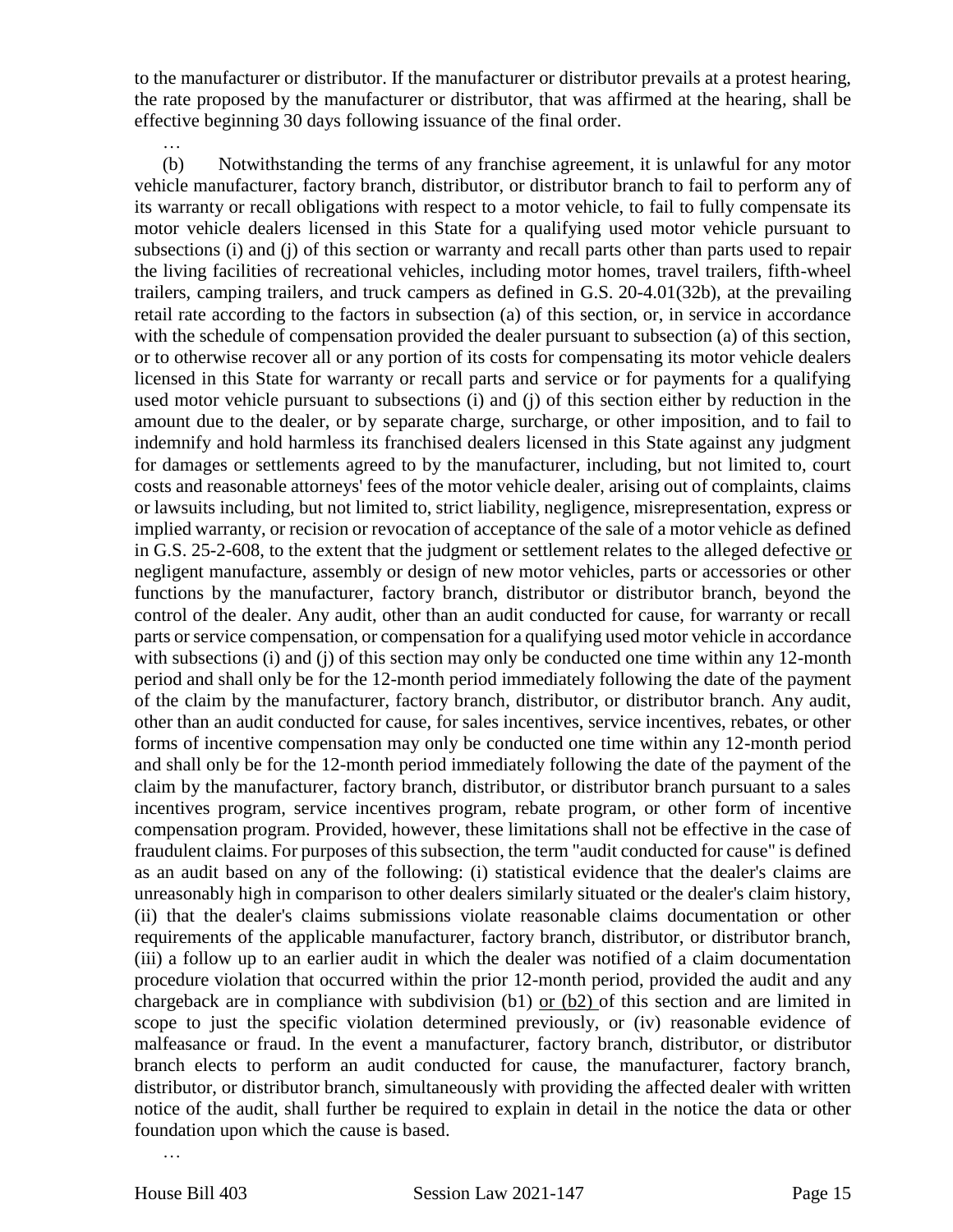(c) In the event there is a dispute between the manufacturer, factory branch, distributor, or distributor branch, and the dealer with respect to any matter referred to in subsection (a), (b), (b1), (b2), (b3), (b4), (d), or (i) of this section, either party may petition the Commissioner in writing, within 30 days after either party has given written notice of the dispute to the other, for a hearing on the subject and the decision of the Commissioner shall be binding on the parties, subject to rights of judicial review and appeal as provided in Chapter 150B of the General Statutes; provided, however, that nothing contained herein shall give the Commissioner any authority as to the content of any manufacturer's or distributor's warranty. Upon the filing of a petition before the Commissioner under this subsection, any chargeback to or any payment required of a dealer by a manufacturer relating to warranty or recall parts or service compensation, or to sales incentives, service incentives, rebates, other forms of incentive compensation, or the withholding or chargeback of other compensation or support that a dealer would otherwise be eligible to receive, shall be stayed during the pendency of the determination by the Commissioner.

…."

## **CLARIFY DEFINITION OF MOTOR VEHICLE DEALER**

**SECTION 10.** G.S. 20-286(11)a. reads as rewritten:

- "a. A person who does any of the following:
	- 1. For commission, money, or other thing of value, buys, sells, leases at retail, or exchanges, whether outright or on conditional sale, bailment lease, chattel mortgage, or otherwise, five or more motor vehicles within any 12 consecutive months, regardless of who owns the motor vehicles.
	- 2. On behalf of another and for commission, money, or other thing of value, arranges, offers, attempts to solicit, or attempts to negotiate the sale, purchase, or exchange of an interest in five or more motor vehicles within any 12 consecutive months, regardless of who owns the motor vehicles.
	- 3. Engages, wholly or in part, in the business of selling-selling, leasing at retail, new motor vehicles or new or used motor vehicles, or used motor vehicles only, whether or not the motor vehicles are owned by that person, and sells five or more motor vehicles within any 12 consecutive months.
	- 4. Offers to sell, displays, or permits the display for sale for any form of compensation five or more motor vehicles within any 12 consecutive months.
	- 5. Primarily engages in the leasing or renting of motor vehicles to others and sells or offers to sell those vehicles at retail.
	- 6. For commission, money, or other thing of value, or on behalf of another person sharing ten percent (10%) or more common ownership, offers new vehicles as part of a subscription program. This sub-sub-subdivision shall not apply to any person providing a vehicle subscription or monthly rental program on or after January 1, 2025."

# **DEALERSHIP FINANCIAL STATEMENTS**

**SECTION 11.** G.S. 20-305(20) reads as rewritten:

"(20) To release to any outside party, except under subpoena or as otherwise required by law or in an administrative, judicial or arbitration proceeding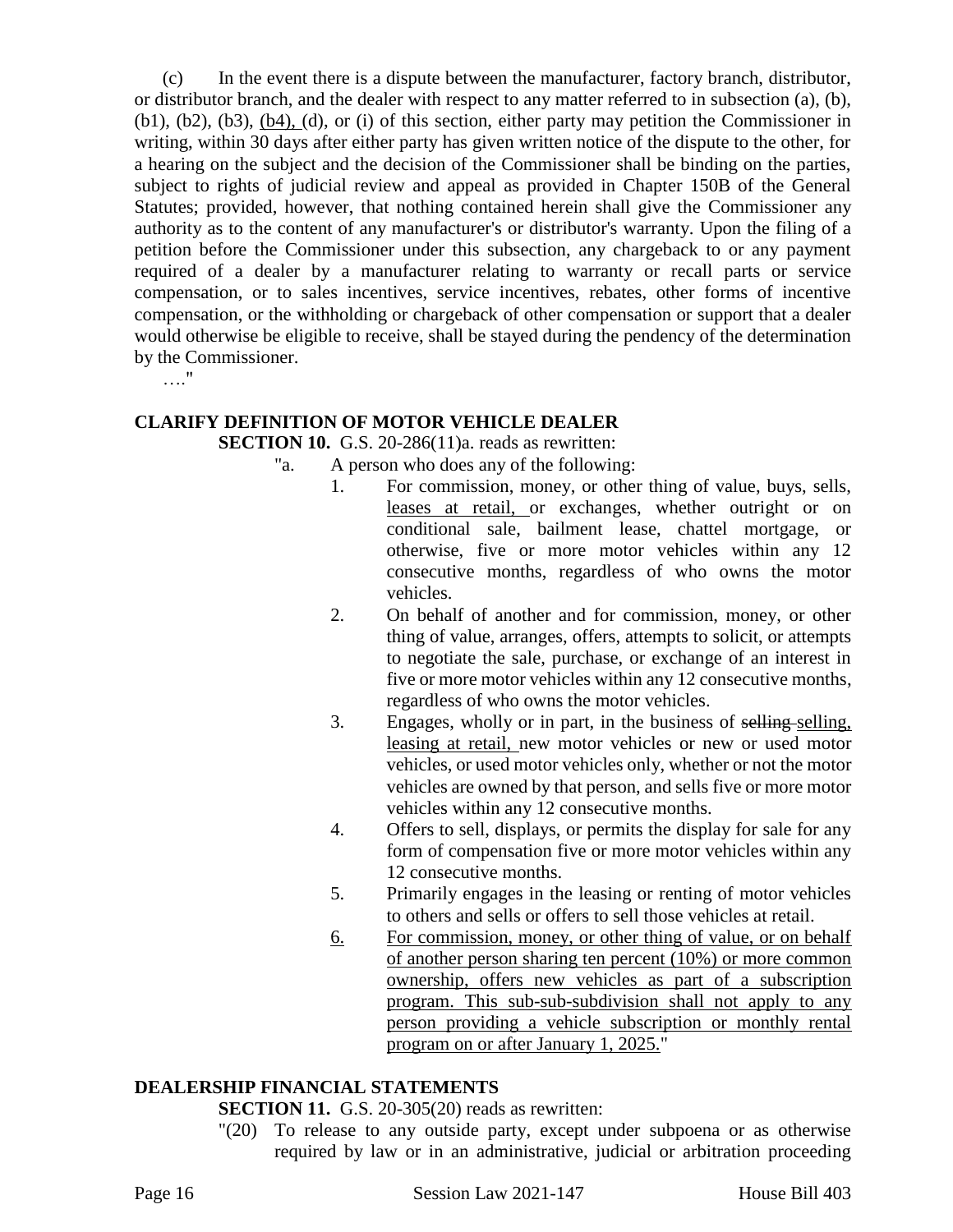involving the manufacturer or new motor vehicle dealer, any confidential business, financial, or personal information which may be from time to time provided by the new motor vehicle dealer to the manufacturer, without the express written consent of the new motor vehicle dealer. A manufacturer shall not require, or include in any incentive program, a requirement that any of its motor vehicle dealers in this State provide an exclusive financial statement for a franchise or line make when the dealer company operates more than one franchise or sells more than one line make."

### **DEALER MANUFACTURER PARTNERSHIP FOR ONLINE SALES**

**SECTION 12.** G.S. 20-305 is amended by adding a new subdivision to read:

- "(53) Notwithstanding the terms of any franchise or agreement, or the terms of any program or policy, to do any of the following if it has any franchised dealers in this State and if it permits retail customers the option of reserving or requesting to purchase or lease a vehicle directly from such manufacturer or distributor:
	- a. Fail to assign any retail vehicle reservation or request to purchase or lease received by the manufacturer or distributor from a resident of this State to the franchised dealer authorized to sell that make and model which is designated by the customer, or if none is designated, to its franchised dealer authorized to sell that make and model located in closest proximity to the customer's location, provided that if the customer does not purchase or lease the vehicle from that dealer within 10 days of the vehicle being assigned to the dealer, or if the customer requests that the transaction be assigned to another dealer, then the manufacturer or distributor may assign the transaction to another franchised dealer authorized to sell that make and model.
	- b. Prohibit a retail customer that has reserved or requested to purchase or lease a vehicle directly from the manufacturer or distributor from negotiating the final purchase price of the vehicle directly with the dealer if the dealer is authorized to sell that make and model and to agree on a final price for a new motor vehicle which varies from the MSRP established by the manufacturer or distributor.
	- c. Prohibit a retail customer that has reserved or requested to purchase or lease a vehicle directly from the manufacturer or distributor from using any vehicle financing or leasing source available from or through the dealer to whom the customer's vehicle reservation or request to purchase or lease has been assigned or to prohibit a franchised dealer in this State from offering and negotiating directly with the customer the terms of vehicle financing or leasing through all sources available to the dealer.
	- d. Prohibit a retail customer that has reserved or requested to purchase or lease a vehicle directly from the manufacturer or distributor from purchasing on terms negotiated or agreed to directly between the customer and the dealer to whom the customer's reservation or request to purchase or lease has been assigned, any service contract, extended warranty, vehicle maintenance contract, or guaranteed asset protection (GAP) agreement, or any other vehicle-related products and services offered by the dealer, provided that a manufacturer, distributor, or captive finance source shall not be required to finance any such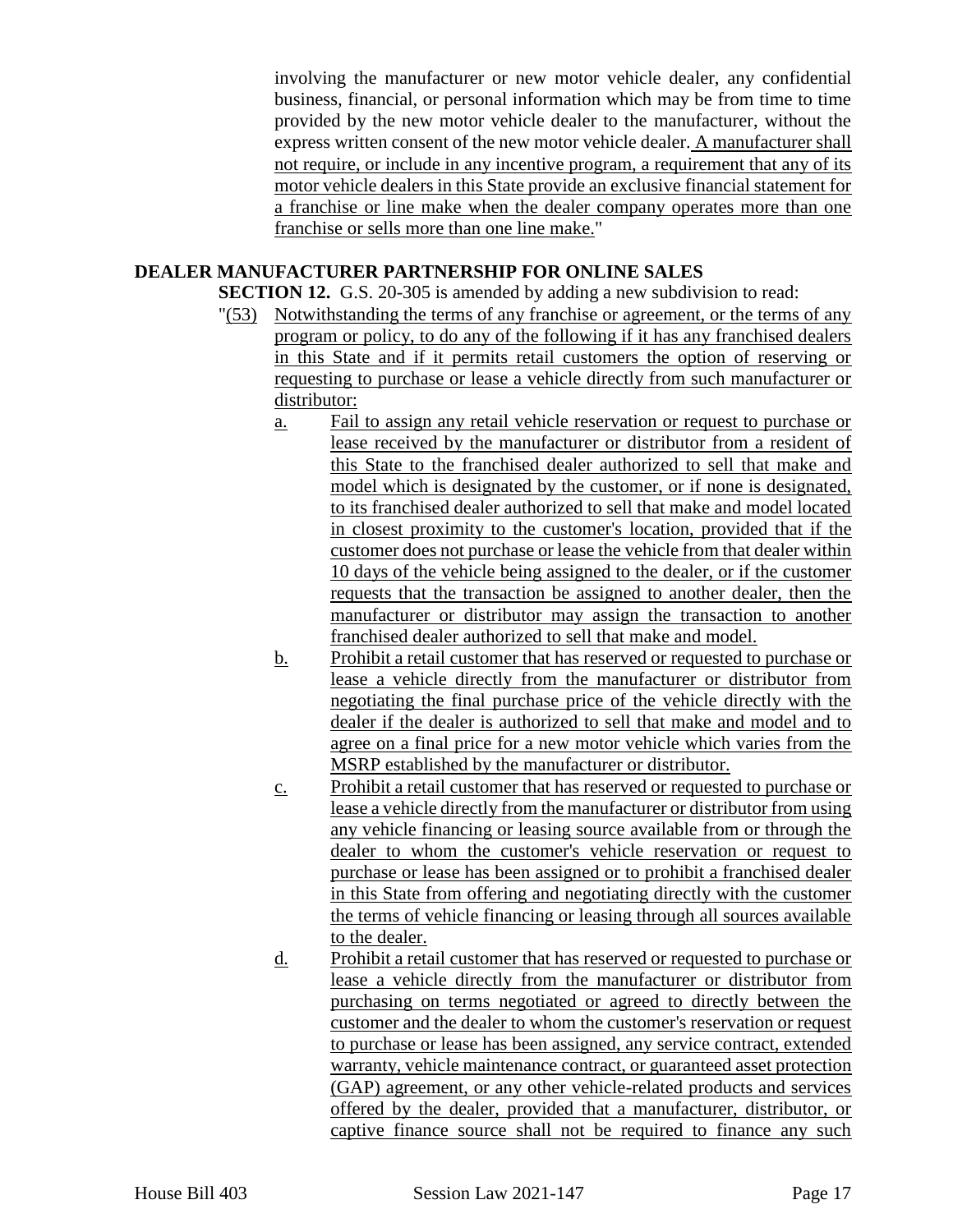product or service that is not offered or supported by the manufacturer or distributor.

- e. Prohibit a retail customer that has reserved or requested to purchase or lease a vehicle directly from the manufacturer or distributor and the dealer to whom the customer's reservation or request to purchase or lease has been assigned from directly negotiating the trade-in value the customer will receive, or to prohibit the dealer from conducting an on-site inspection of the condition of a trade-in vehicle before the dealer becomes contractually obligated to accept the trade-in value negotiated.
- f. Use a third party to accomplish what would otherwise be prohibited by this subdivision.

Nothing contained in this subdivision shall (i) require that a manufacturer or distributor allocate or supply additional or supplemental inventory to a franchised dealer located in this State in order to satisfy a retail customer's vehicle reservation or request submitted directly to the manufacturer or distributor as provided in this section, (ii) apply to the generation of sales leads; provided, however, that for purposes of this subdivision the term "sales leads" shall not include any reservation or request to purchase or lease a vehicle submitted directly by a customer or potential customer to a manufacturer or distributor, or (iii) apply to a reservation or request to purchase or lease a vehicle directly from the manufacturer or distributor received from customer that is a resident of this State if the customer designates a dealer outside of this State to be assigned the reservation or request to purchase or lease, or if the dealer located in closest proximity to the customer's location is in another state and the manufacturer or distributor assigns the reservation or request to purchase or lease to that dealer."

# **ELECTRONIC SIGNATURES**

**SECTION 13.** G.S. 20-305 is amended by adding a new subdivision to read:

"(54) To prohibit or to in any way unreasonably limit or restrict a dealer from using electronic signature technology that conforms to Article 40 of Chapter 66 of the General Statutes to facilitate or execute loaner, demonstrator, rental, and test drive agreements and forms."

## **CLARIFY VEHICLE INSPECTION REQUIREMENT FOR AFFILIATE DEALER SECTION 14.** G.S. 20-183.4C reads as rewritten:

## "**§ 20-183.4C. When a vehicle must be inspected; 10-day temporary license plate.**

(a) Inspection. – A vehicle that is subject to a safety inspection, an emissions inspection, or both must be inspected as follows:

- (1) A Except as otherwise provided in this subdivision, a new vehicle must be inspected before it is delivered to a purchaser at retail in this State. Upon purchase, a receipt approved by the Division must be provided to the new owner certifying compliance. An inspection is not required if the vehicle was previously inspected by an affiliated dealership, or between dealerships having common or interrelated ownership, and the inspection occurred either within 180 days from the date of sale or within 300 miles from the mileage recorded at the date of sale.
- …
- (2) A Except as otherwise provided in this subdivision, a used vehicle must be inspected before it is offered for sale at retail in this State by a dealer. Upon purchase, a receipt approved by the Division must be provided to the new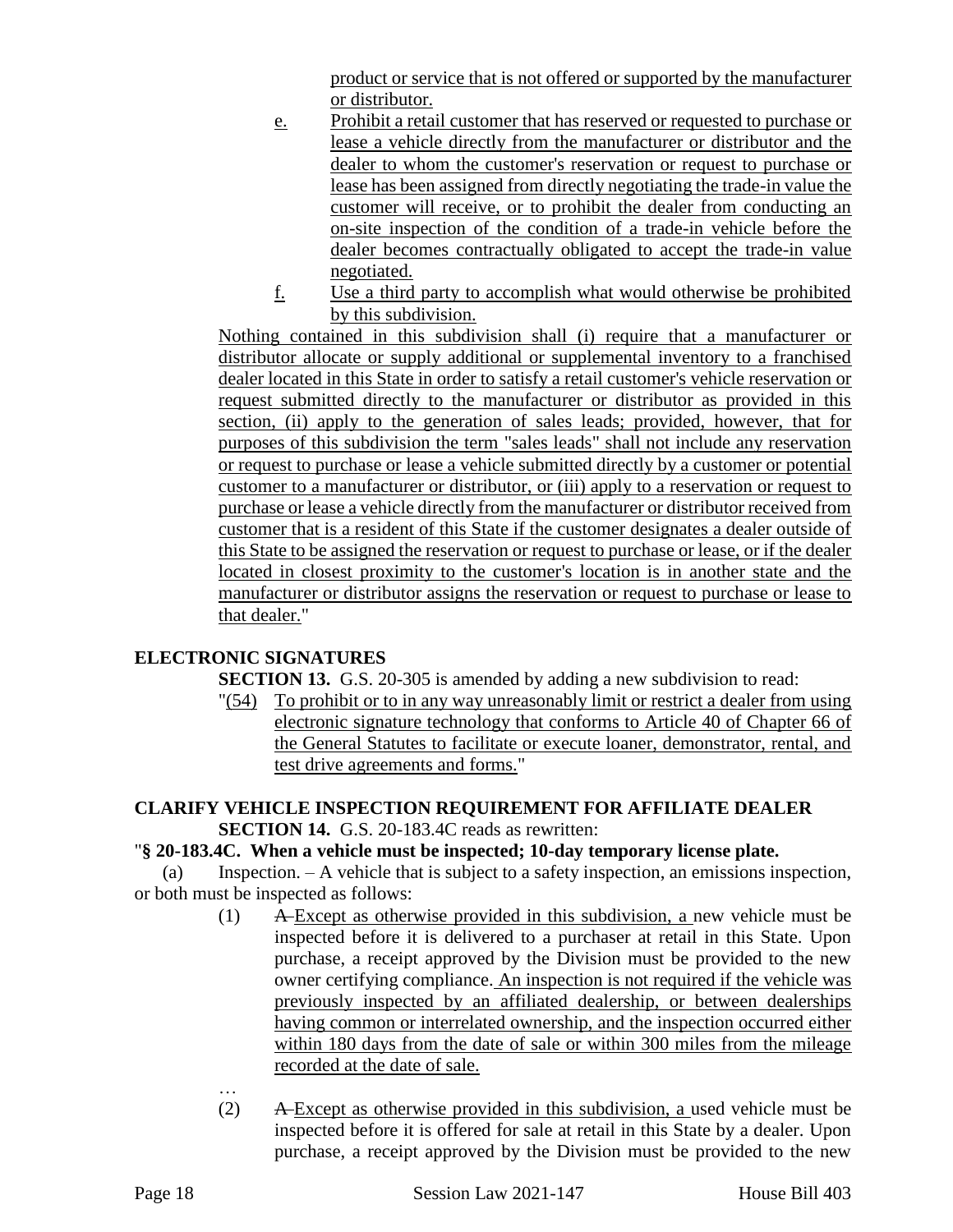owner certifying compliance. An inspection is not required if the vehicle was previously inspected by an affiliated dealership, or between dealerships having common or interrelated ownership, and the inspection occurred either within 180 days from the date of sale or within 300 miles from the mileage recorded at the date of sale.

#### **PERMIT LIMITED OFF-PREMISES SALES ACTIVITIES**

…."

#### **SECTION 15.** G.S. 20-292 reads as rewritten:

## "**§ 20-292. Dealers may display motor vehicles for sale at retail only at established salesrooms.**

(a) A new or used motor vehicle dealer may display a motor vehicle for sale at retail only at the dealer's established salesroom, unless the display is of a motor vehicle that meets any of the following descriptions:

- (1) Contains the dealer's name or other sales information and is used by the dealer as a "demonstrator" for transportation purposes.
- (2) Is displayed at a trade show or exhibit at which no selling activities relating to the vehicle take place.place and contains the dealer's name and business location.
- (3) Is displayed at the home or place of business of a customer at the request or with the permission or consent of the customer.

(b) Nothing contained in this section or in any other provision contained in Article 12 of this Chapter shall be deemed to prohibit or restrict a new or used motor vehicle dealer or an employee, agent, or contractee of a new or used motor vehicle dealer from doing any of the following:

- (1) Delivering a motor vehicle purchased or leased by a customer to the customer's home or place of business or having a customer execute forms and other documents relating to vehicle purchase, lease, titling, registration, financing, insurance, and other products and services provided to the customer by or through the dealer that are presented to a customer at the customer's home or place of business by any employee or authorized agent of the dealer; provided, however, that all such forms and other documents have been fully agreed to and were fully completed in advance of their presentation to the customer, no additional negotiations or modifications related to the content of any of these forms or other documents take place, and no modifications are made to the content of any of these forms and other documents other than the correction of clerical or typographical errors.
- (2) Having any employee or authorized agent of the dealer explain vehicle operation, features, care, and warranties to the customer at the time the customer's vehicle is delivered.
- (3) Retrieving from the customer's home or place of business a motor vehicle that has been sold by the customer to the dealer.

(c) This section does not apply to recreational vehicles, house trailers, or boat, animal, camping, or other utility trailers."

## **SEVERABILITY CLAUSE**

**SECTION 16.** If any section or provision of this act is declared unconstitutional or invalid by the courts, it does not affect the validity of this act as a whole or any part other than the part so declared to be unconstitutional or invalid.

#### **EFFECTIVE DATE**